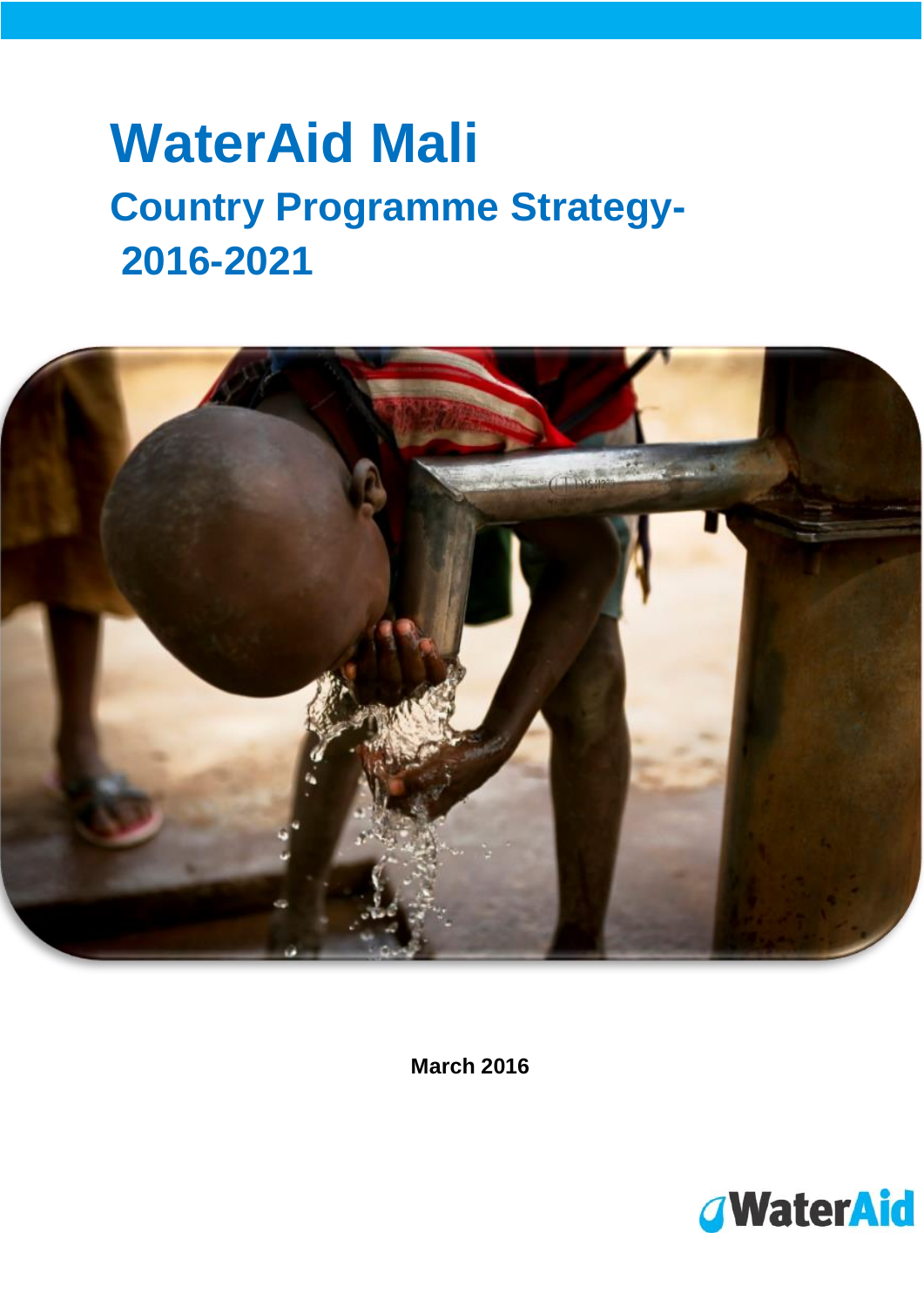# **Table of content**

| 1. |  |
|----|--|
| 2. |  |
| 3. |  |
| 4. |  |
| 5. |  |
| 6. |  |
| 7. |  |
| 8. |  |
| 9. |  |
|    |  |
|    |  |
|    |  |

# <span id="page-1-0"></span>**Acronyms and abbreviations**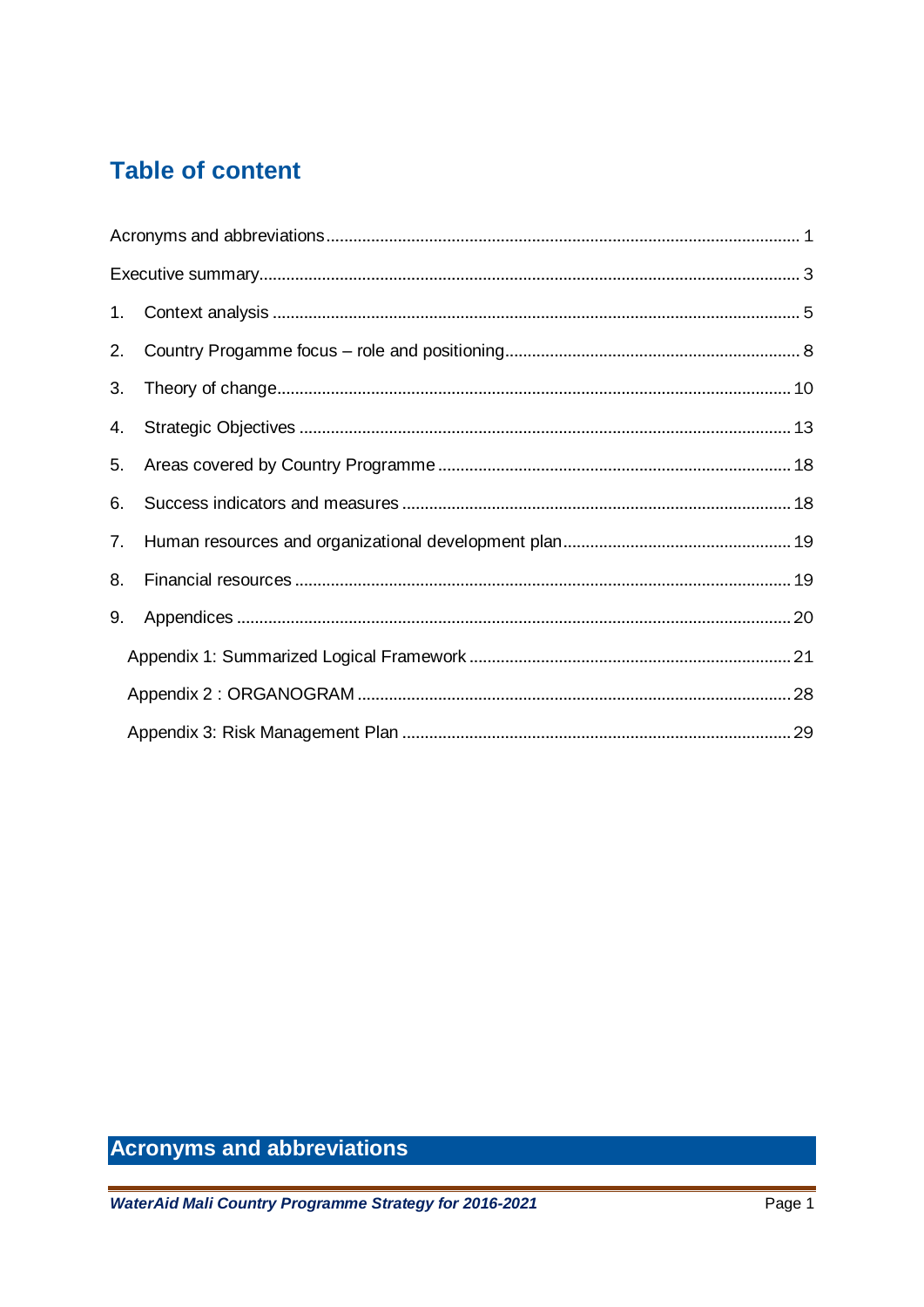| <b>WASH</b>    | Water, Sanitation and Hygiene                          |  |  |  |  |
|----------------|--------------------------------------------------------|--|--|--|--|
| <b>CLTS</b>    | <b>Community Led Total Sanitation</b>                  |  |  |  |  |
| <b>ECOWAS</b>  | Economic Community of West African States              |  |  |  |  |
| <b>CREE</b>    | Water and Electricity Regulation Board                 |  |  |  |  |
| <b>DNACPN</b>  | Sanitation, pollution and nuisance control Directorate |  |  |  |  |
| <b>HCCT</b>    | LG high council                                        |  |  |  |  |
| <b>LMDGI</b>   | Local Millennium Development Goal Initiative           |  |  |  |  |
| <b>SDG</b>     | Sustainable Development Goals                          |  |  |  |  |
| <b>PROSEA</b>  | National Water and Sanitation Programme                |  |  |  |  |
| <b>PTF</b>     | Financial and technical partners                       |  |  |  |  |
| <b>CPS</b>     | <b>Country Programme Strategy</b>                      |  |  |  |  |
| <b>SOMAPEP</b> | Mali water asset holding company                       |  |  |  |  |
| <b>SOMAGEP</b> | Safe water management company                          |  |  |  |  |
| <b>UEMOA</b>   | West Africa Monetary and Economic Union                |  |  |  |  |
| <b>NGO</b>     | Non Governmental Organisation                          |  |  |  |  |
| <b>INGO</b>    | <b>International NGP</b>                               |  |  |  |  |
| <b>SWA</b>     | Water and Sanitation for All                           |  |  |  |  |
| <b>ICT</b>     | Information and Communication Technologies             |  |  |  |  |
| <b>WAM</b>     | WaterAid Mali                                          |  |  |  |  |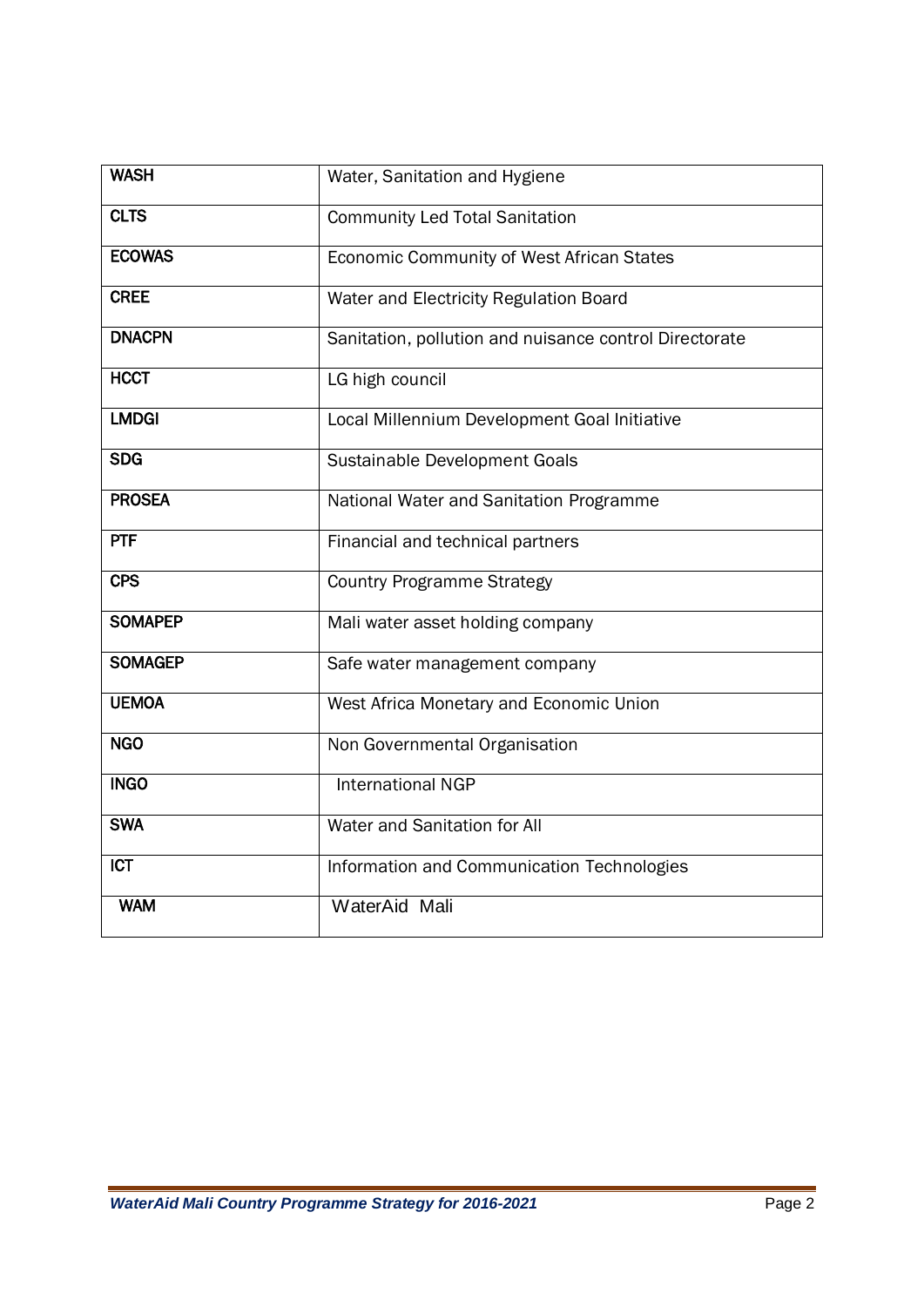## <span id="page-3-0"></span>**Executive summary**

Notwithstanding the significant progress reflected among others by the 7.2 economic growth in 2014 in Mali, access to safe water and sanitation remains a concern for a large number of people in this country. The respective 62% and 22% access rate to water and sanitation are below the initial targets set in the MDG. Yet, Mali has signed the SDG and committed to achieving universal access to water and sanitation.

A combination of human, political, environmental and institutional factors accounts for this poor sector performance in Mali. A number of key sector blockages include, but are not limited to the following: low capacity of stakeholders; inadequate integration of equity and inclusion issues in policies and programmes; poor hygiene practices/behaviours; inadequate integration of WASH in other social sectors. Also, factor like population growth, insecurity, rampant armed conflicts, environment degradation add to the existing pressure on water resources and ultimately impact people, communities, economies and eco systems.

This Country Programme strategy has been developed as a way of addressing the above depicted situation and based not only on findings from the political economy research but also learning from previous CP strategy. The new 5 year CP strategy aims to essentially achieve the right of access to water and sanitation for the poorest and most marginalised through inclusive and sustainable access to WASH services and also improve social sector indicators by ensuring effective integration of WASH in education and health sectors. The ultimate goal is to transform the lives of people and contribute to the 2030 agenda and this will be possible through WASH sector strengthening, reducing inequalities, increased investments for WASH in other sectors and good hygiene practices/behaviours. To this effect, WAM will focus on strengthening the national systems, promoting multi sector partnerships, using action research and innovation while building on lessons learnt from previous strategies. The following four strategic objectives underpin the above goal:

- **We will contribute to reducing inequality of access to WASH through Rights-Based Approach**
- **We will help in building stakeholders' institutional, organisational and technical capacities and improving systems/ models needed to deliver sustainable WASH services using a DWA approach.**
- **We will contribute to integrating water, sanitation and hygiene in other development sectors like education, health, environment, food security by developing better targeted partnerships**
- **We will contribute to the design and implementation of programmes which drive behaviour change through good hygiene practices**

The CP will apply the following approaches as part of the strategy implementation:

- District Wide Approach: will help us to stay focused, improve use of funds, create a better multi stakeholder framework, develop designs and technologies and work with other sectors towards bringing about the total transformation of the selected district. In a district context, WAM will position itself as a facilitator/catalyst, a broker on learning and knowledge management, act as a change agent. The CP investments will look at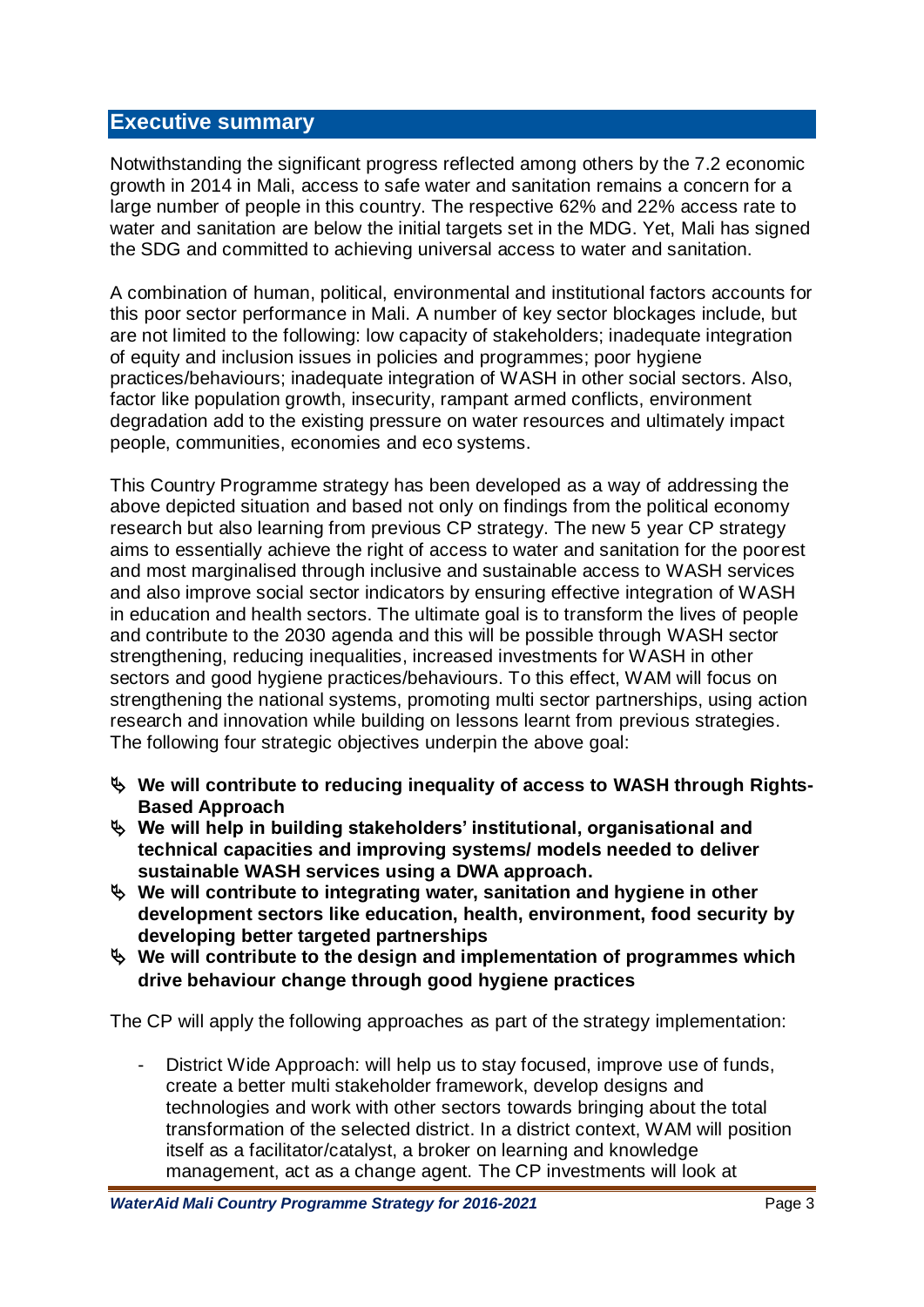achieving great impact while building on learning from LMDGI and the Regional Learning Centre.

- Rights Based Approach: WAM will carry out an in depth analysis on the underlying causes of inequalities in order to improve the supply and demand side of WASH. WAM will support citizens' engagement (accountability framework, citizen sensitive budgeting) by strengthening the role of CSO, media and parliamentarians.
- Communication for behaviour change: building on action/research and formative training, WAM will apply a series of hygiene promotion approaches. To this effects, partnership will be developed with companies having expertise on social art but also with groups of traditional communicators or story tellers social communication experts, universities, research institutions..
- WRM, climate change, multiple use and resilience: designs of the WAM programmes will build on IWRM principles and approaches. The CP will based on the ongoing experience of the RLC/Community Water Resources Management but also learning gathered from post crisis WASH service delivery.

At all levels –choice of technology options/designs, stakeholders mobilisation, use of approaches, WaterAid Mali will ensure that particular attention is given to cross cutting issues such as gender, inclusion, conflict prevention and management. Targeted partnerships will be strengthened with the private sector towards local economy development/improvement and sustainable services.

The 2016-2021 country strategy aims to support **526 383 people in Kati, Bla, Koro, Ansongo and Bamako district with an overall five year budget of 14 .6** billion XOF **of which 3. 9 billion are restricted and an annual financial gap worth 2. 1 billionXOF.** The CP has set to raise 50 % of funding gap (i.e., **1** billion XOF) working with **29 members of staff.** WaterAid Mali has identified and reviewed the risks likely to impact the implementation of this strategy and designed a mitigation plan to this effect.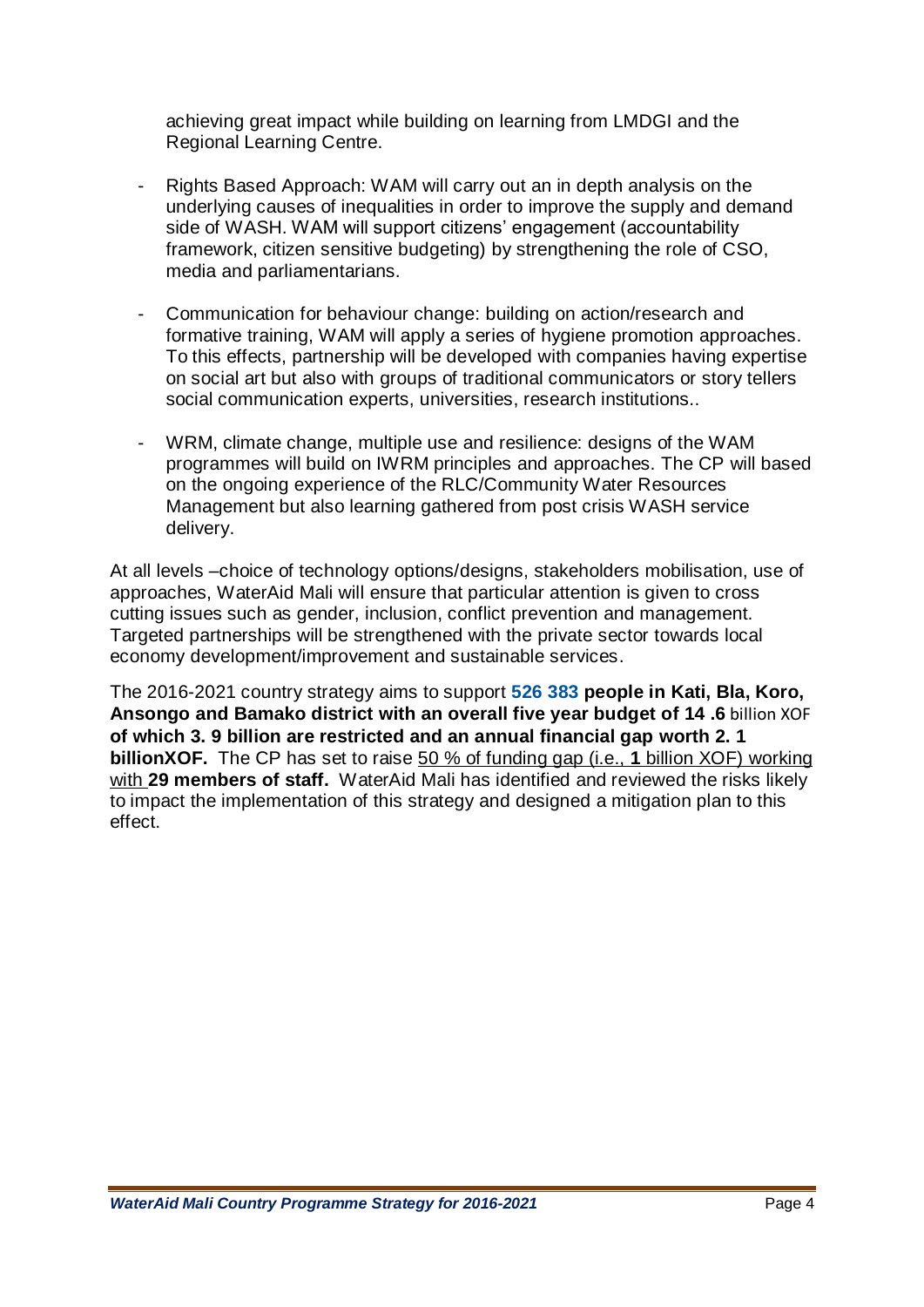## <span id="page-5-0"></span>**1. Context analysis**

#### **Global and sub regional**

Even though they are recognized as human rights, the water and sanitation crisis remains a challenging reality<sup>1</sup>. Progress towards the MDGs is not enough, especially in the low income countries. To address this issue, the process used in developing and agreeing the new development framework has seriously considered the sustainable access to adequate water and sanitation services. This is reflected through goal 6 of the SDGs. WaterAid 2015-2020 global strategy also builds on this context with an organisational vision of "universal access to water and sanitation by 2030".

In the West Africa Region, African leadership has increased their commitments to quickly complete the MDGs and engage in the recently approved SDGs. So in addition to the SWA commitments, AfricaSan 4 has come up with the Ngor declaration which targets universal access to adequate hygiene and sanitation by year 2030. The sub region is also marked by a number of other factors including : a change in the geo politics whereby the BRICS countries<sup>2</sup> play a critical role in African economies, rapid urbanisation, a large population of youth, security issues, high inflation due to changing exchange rates and fall in the price of raw materials, increased inequalities, an increasingly active private sector, an emerging civil society, wider spread and use of ICT, professional media, strong vulnerability to climate change and fragile political institutions. Such is the context in which both the WaterAid Pan-Africa Programme and WaterAid West Africa region will have to operate.

#### **National**

Landlocked with no access to sea, Mali shares borders with seven countries. The country has a population of about **17.1 million people<sup>3</sup>** and a land mass of **1 241 238 km²**. Notwithstanding the significant progress reflected among others by the 7.2 economic growth in 2014 in Mali, access to safe water and sanitation remains a concern for a large number of people in this country.

**Political and administration**: since independence, the country has experienced several reforms, of which decentralisation is the major one. A review of the crisis faced by Mali since 2012 highlights the critical role of governance in this. Thinking about the direct and indirect linkages between good governance and the social and political crisis goes beyond establishing institutions and embraces how these perform. The most critical issue which raises discussions and concerns is participation in, that is, being included in public development. The new decentralization –using regions as units is in line with this. Indeed 'regionalisation' offers new opportunities for greater community participation to public life.

 $\overline{a}$ <sup>1</sup> 650 million people in the world lack access to safe water and 1 in one person lives without access to a decent toilet.

<sup>2</sup> BRICS: Brazil, India, Chile and South Africa

<sup>3</sup> <http://www.banquemondiale.org/fr/country/mali>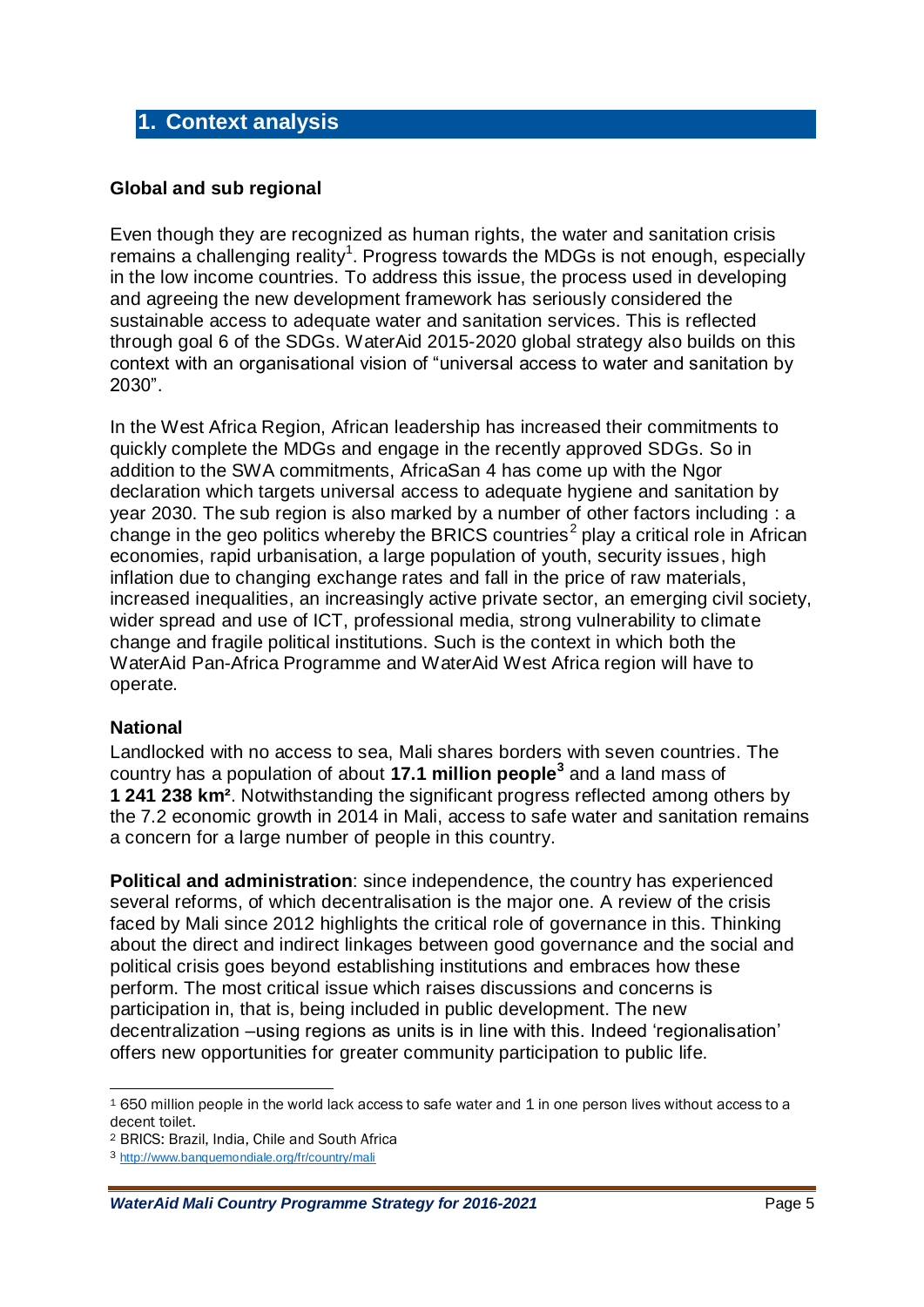**Population:** Mali faces a lot of challenges with its 3.6% population growth and fertility rate of 6.1 children per woman. The youth represents 69% of the population but have very limited access to good education and jobs. Gender inequity is real as only 4 in 6 young girls are schooled and this brings about immigration and rural exodus.

**Economy:** Mali is one of the poorest countries worldwide with a GDP of 12.07 billion USD in 2014and per capita income of 648 USD per year  $(2013)^4$ . Agriculture takes 35% of this GDP and represents 80% of livelihoods. Business environment is is not highly competitive<sup>5</sup> and the economy remains heavily dependent on climate change. Despite the high potential provided by agriculture, livestock breeding and fishing, Mali economy is challenged by its population, inadequate training and production means, low capacity of civil society, inadequacy of public policies.

**Social:** In Mali, the religious, ethnical and cultural cross fertilisation has long maintained the diversity and unity which the recent political and institutional crisis unfortunately put into jeopardy by breaking the social cohesion between certain groups, especially in the North. This social cohesion is also threatened by an inadequate political culture and immature democracy. Inequities linked to gender and geographic location remains a big issue which deserves serious attention to ensure consistent and sustainable development.

**Legal:** Mali has adopted a significant number of legal international instruments, implementation of which is sometimes challenging in this particular context. Unfortunately, the civil society is yet to have able the capacity required monitoring and engaging citizens' to take action.

**Technology:** like many other African countries, Mali has made remarkable progress. For instance, the number of mobile phone users has grown from 3000 in 1997 to 11.3 million in 2012 $<sup>6</sup>$ . Despite the inadequacy of basic infrastructure including energy</sup> and roads, this digital development provides opportunities for improving awareness raising, monitoring and evaluation towards behaviour change.

**Human development:** over the last decade, i.e., 2001 to 2010, poverty level has fallen from55.6% to 43.6%. However, the 2012 food crisis, combined with the political and institutional crisis have negatively impacted the living conditions of people and increased the poverty rate to  $45\%$ <sup>7</sup>. The last human development report establishes that with its 0.419, Mali holds the 179<sup>th</sup> position out of 188 countries<sup>8</sup>. Security and improved livelihoods are the core issues affecting the country human development process.

<sup>7</sup> http://www.worldbank.org/en/country/mali/overview

 $\overline{a}$ <sup>4</sup> http://www.populationdata.net/index2.php?option=pays&pid=131&nom=mali

<sup>5</sup> The 2015 World Bank report indicates that Mali holds the149th position in89 countries considered for« *Doing Business* ».

<sup>6</sup> Observatoire de Téléphonie Mobile d'Afrique Sub-Saharienne 2012 de la SMA.

<sup>8</sup> PNUD, 2015, Rapport sur le développement humain 2015, « Le travail au service du développement humain 2015 ».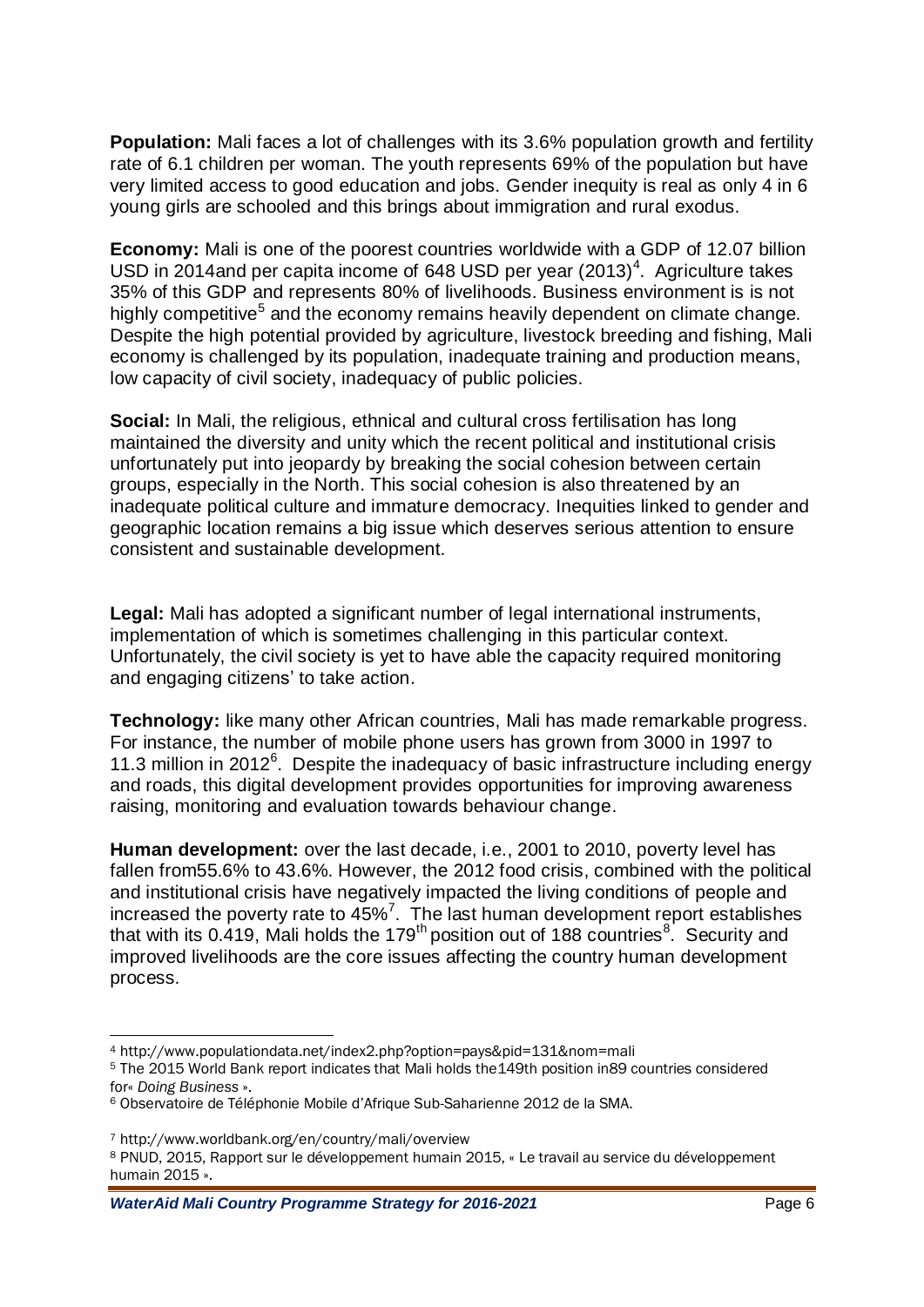**On the water, hygiene and sanitation sector,** government has put in a lot of efforts which remain insufficient. Indeed, though the sector sits as a priority in the country poverty reduction Paper (CSCRP 2012-2017), it is yet to receive the financial resources it needs. In addition to the government inability to meet its SWA commitments, the sector has its own challenges including: availability of quality human resources, erratic sector performance, unreliable data, poor coordination, unstable sector institutions and ineffective transfer of resources to Local Governments. SDGs provide an opportunity for reviewing the national water and sanitation Programme so that some of the issues raised above can be addressed.

**The internal assessment of the CP h**as shown that WaterAid Mali is credible organisation with high visibility. The CP has been successful in maintaining the effectiveness of organisation, particularly in a country afflicted by political, institutional and institutional crisis. The following challenges have been highlighted: inadequate integration of institutional elements in the partnership frameworks; inadequate integration between programmes and advocacy; broad geographic and thematic coverage, unclear statements in the changes desired and lack of systematic and effective approach to knowledge management.

WaterAid Mali has developed this CP strategy to address the above challenges and concerns but by building on the analysis of the political economy of the country, recommendations from the review of 2010-2015 CP strategy, learning from our previous work. This new CP strategy focuses on a number of principles which include, inclusion of particularly the most vulnerable, participation, empowerment and cross sector approaches.

**WaterAid response through the CP strategy builds on the assumption that as a human right, the access to water and sanitation can contribute to gradual achievement of cultural, social and economic rights.**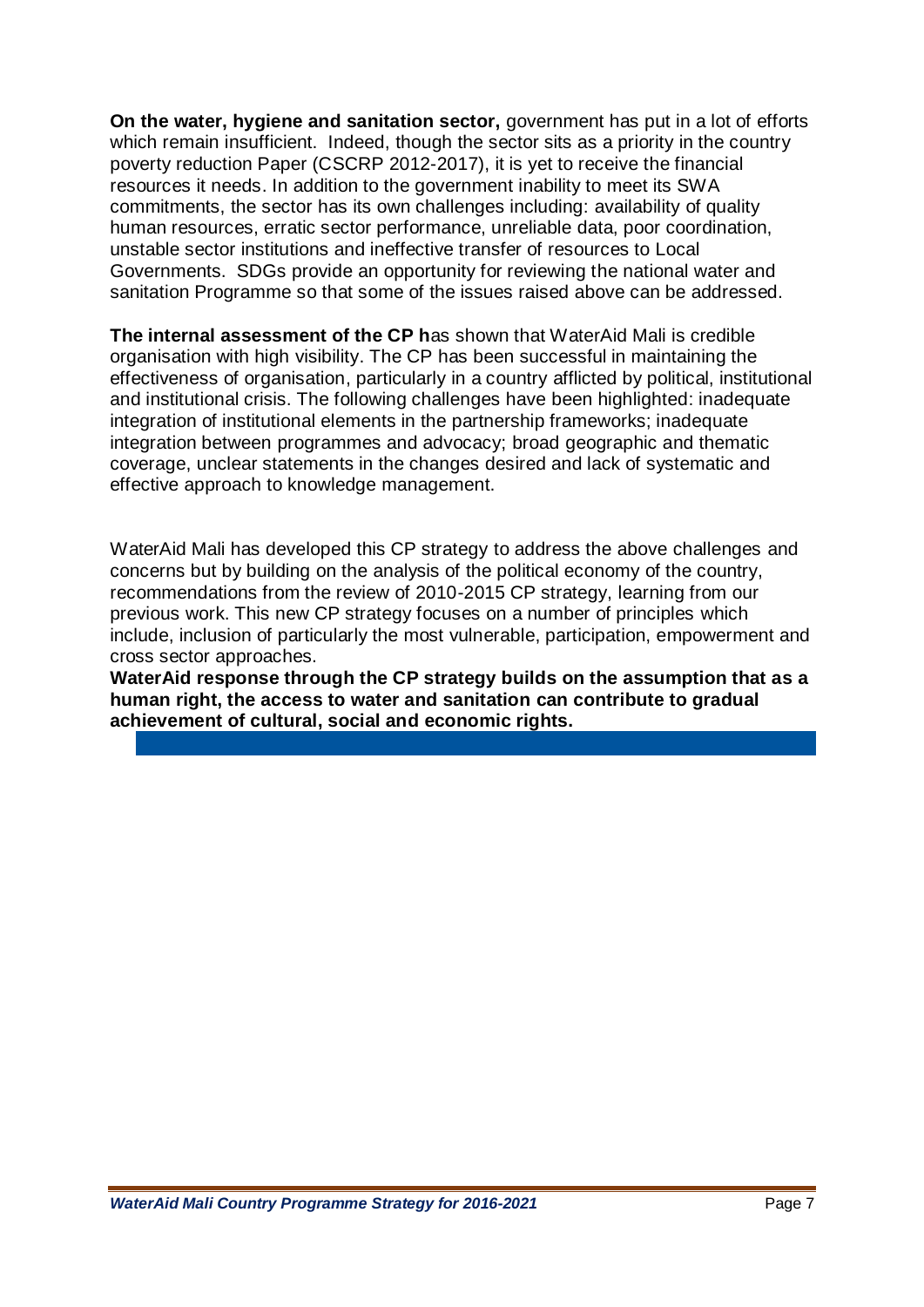## <span id="page-8-0"></span>**2. Country Progamme focus – role and positioning**

As part of the internal context analysis, WaterAid Mali has reviewed a number of documents, learning from the 2010-2015 strategy. The CP team has also made some internal reflections which were completed by those of our partners' opinions.

The review has focused on the following areas: organisational effectiveness, programmatic approach, partnership, sector visibility and influencing. These areas were assessed to highlight strengths and weaknesses, building on evidence from what we learnt from the Strategy 2010-15 but also opportunities of the new strategy.

## **Organisational effectiveness**

When the 2010-2015 strategy was being implemented, the organisational context was marked by a new structure in place, increased investments into organisational capacity of WAM staff and partners but also a control over financing. While these achievements are worthwhile, there is a number of gaps including but not limited to: planning, MPB development where the second and third quarter plans were inconsistent, global level documents were inadequately customized, follow up of recommendations made at regional and national meetings.

## **Programmatic approach**

The current strategy has seen implementation of the programmatic approach through an in-depth context analysis, innovations in delivering services –e.g., combining CLTS and WASH in schools) and designing technologies –e.g. DAMU seat and urinals. All this work was supported by stakeholder capacity building and advocacy for scale up purposes. However, despite the availability of improved planning, M&E tools jointly developed, programme/advocacy integration needed more attention. Building on sharper sector analysis, there is need to continue improving upon the development of change objectives as well as the follow up of impact indicators.

## **Partnerships**

WASH service delivery was done in compliance with the decentralization framework of Mali where Local Government (LG) is at the heart of local development. The work was to build local authorities' capacity in managing their local projects/programmes and this was achieved through a) direct partnership arrangement with LGs and b) indirect partnership with NGO and CSOs. Our formal partnership with a few sector stakeholders such as DNACPN, SOMAPEP, parliamentarians ; network for WASH, HCCT was useful in creating and strengthening collaboration within the sector and with other sectors such as education and health. But the analysis has revealed the following weaknesses: working with the private sector and research institutions; lack of a shared vision of partnership; other challenges relate exclusively to our work with LGs and include the administrative procedures which delay disbursement of funds, poor management which both lead to underspend.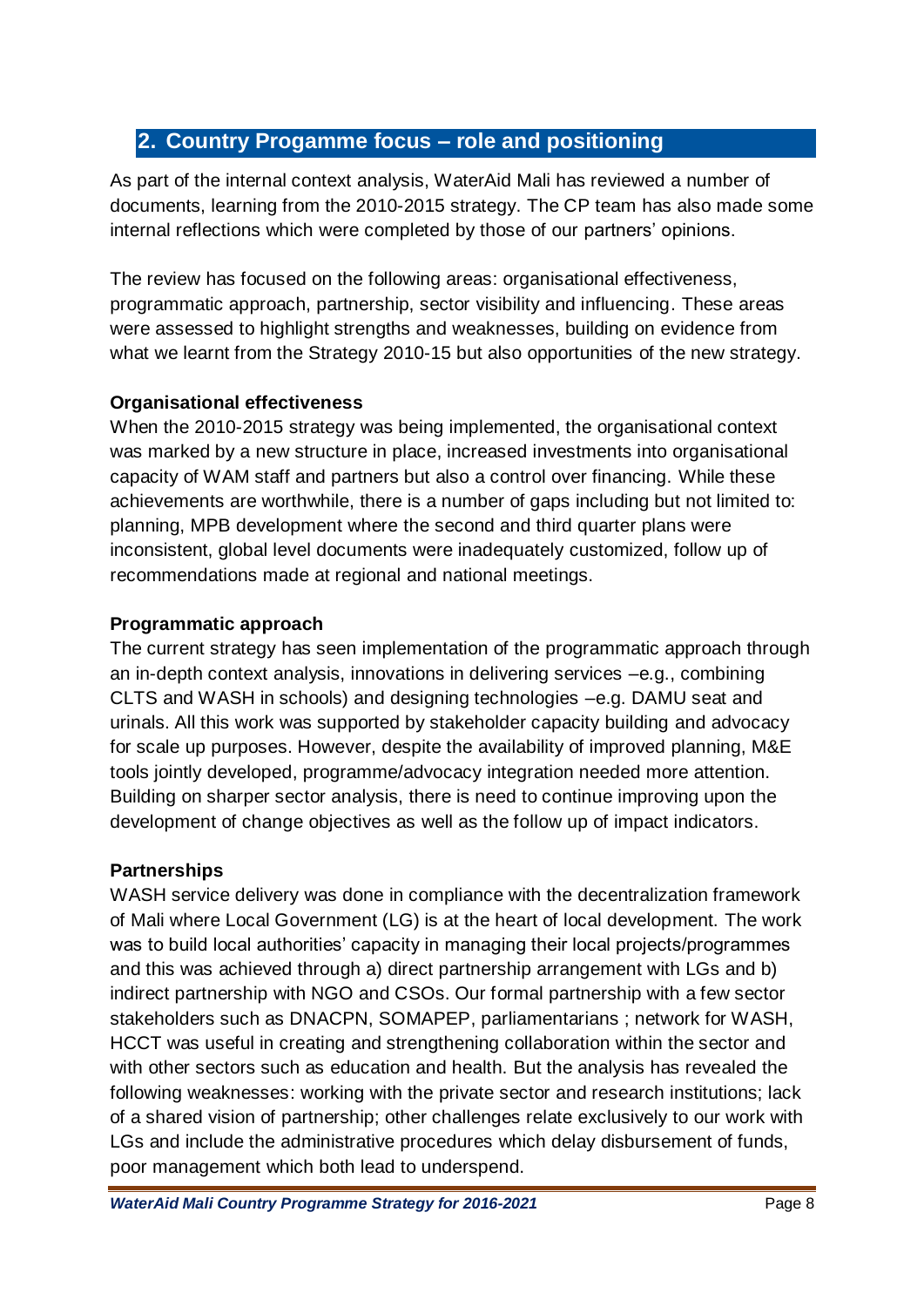## **Sector visibility and influencing**

Seen more as a technical than financial partner, WaterAid's visibility and influencing in the sector are critical in achieving organisational objectives. This influenced is reflected in many ways: active participation in developing the SWA engagements, in inputting frameworks and suggesting mechanisms for sector performance –e.g., annual sector reviews, monitoring committee of national W&S programme. The Governance and Transparency programme has helped the CP and partners to engage more with the public authorities to: ensure effectiveness of the right of access; start reviewing the national sanitation policy, include the right of access to WASH as a component of the local and national level accountability frameworks. All above mentioned efforts have contributed to increased WaterAid Mali's visibility, credibility and position in the WASH sector.

The following areas need improvement for a greater visbility of WaterAid:

- *Sharing documentation ;*
- *Improving national policies to ensure vulnerable groups' needs are catered for.*

We have built upon the findings of the various reviews and decided to apply the «**District Wide Approach**» which consists in working in a specific geographic area to promote an enabling environment for systems required to bring about sustainable change.

## **WA Mali: Role and Expectations**

Given the above context and needs, WA Mali sees the following as the key elements of its contribution to bringing about the desired change in the WASH sector of the country. In such a fragile context, it is relevant that WAM works with its partners to keep delivering direct services both in communities and institutions- mainly in schools and health. Sustainability and sanitation will be given a particular focus, especially in terms of ending open defecation practices. The CP work will focus on rural and peri urban setting. On governance, the sector lacks key competences even though a clear institutional set-up exists. The hygiene sub sector will be particularly supported to have a national policy. The government's leadership and coordination efforts are always thwarted by the fact that sector is fragmented between different ministries. WaterAid and partners will advocate to ensure a better integration and operation of the local consultation frameworks. Support in terms of fundraising and local project management will also be provided to the new stakeholders in place, i.e., regions as part of the decentralisation policy. Sector financing is confronted with challenges such as fundraising, budget allocation and use. Therefore, the CP will continue investing on sector strengthening and step up its efforts. The CP will also invest in action research for new innovative funding approaches of the sector. Also, the local and national level CSOs need support to fully play their monitoring role as well as citizens awareness raising. WaterAid will continue supporting stakeholders from the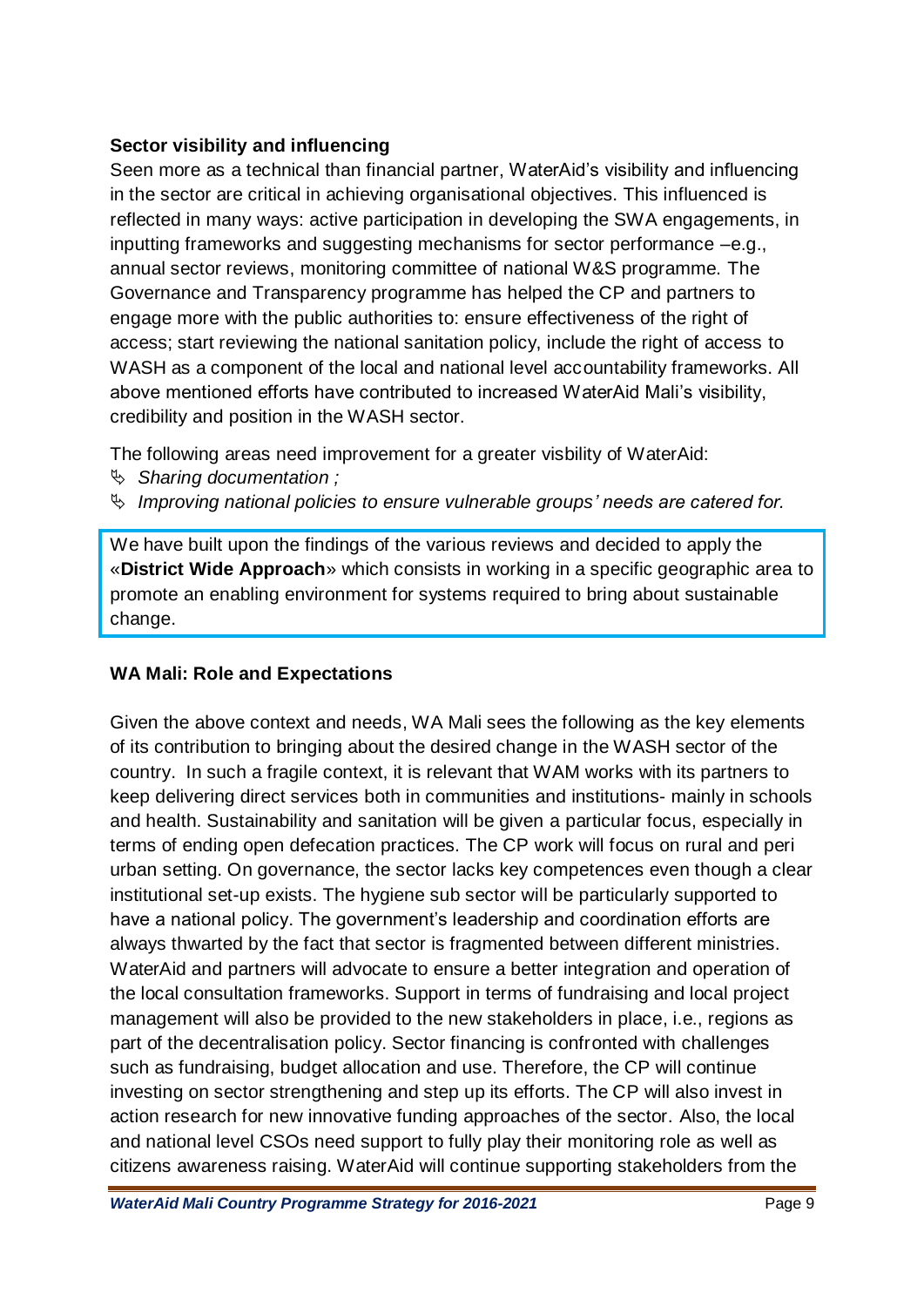civil society to amplify the voice of citizens/right holders. CSO will actively involve in monitoring the engagements made by government as part of the SDGs and will regularly share updates on the implementation level. Five years after implementing the SDGs, a shadow report will be produced by the civil society.

WaterAid work will consider the unstable political and economic situation. The programme design and implementation will integrate regular context analysis. The implications of inflation and increase of input price will be reflected in the annual reforecast of the CP operational plan. Security and political contexts will inform our systems and processes on a regular basis. WaterAid Mali will continue strengthening its relations with security workers as well as humanitarians to be regularly have access to useful information and intelligence on security.

**Finally, the CP category calls for the following: a clear and long term commitment to deliver sustainable and inclusive WASH services; intensive advocacy efforts; increased strategic investments; a better targeted partnership and development of designs and approaches to be scaled up by other stakeholders.** 

## <span id="page-10-0"></span>**3. Theory of change**

In developing this strategy, WaterAid and partners have listed the following enablers as critical to ensuring effective implementation.

## **Leadership**

Achieving universal access requires a number of things including the critical role of central and local governments who should prioritise WASH by a) providing human and financial resources but also developing consistent policies/ plans and b) deliberately targeting vulnerable groups. Unless decision makers are strongly committed and display long-term willingness, no sustainable change is possible in the systems and processes to lead to fulfillment of right of access to WASH as a human right.

## **Integration**

One of the success indicators it having a consistent and integrated WASH delivery system in other basic sectors (including education and health) that can be adopted by other sector stakeholders. This integration will help in creating a new partnership approach built upon the various stakeholders' distinctive skills and improving community health and livelihoods. Other stakeholders, including the private sector will play a more active role in sector financing and in designing technologies. Integration will allow space for dialogue, learning and sharing among stakeholders.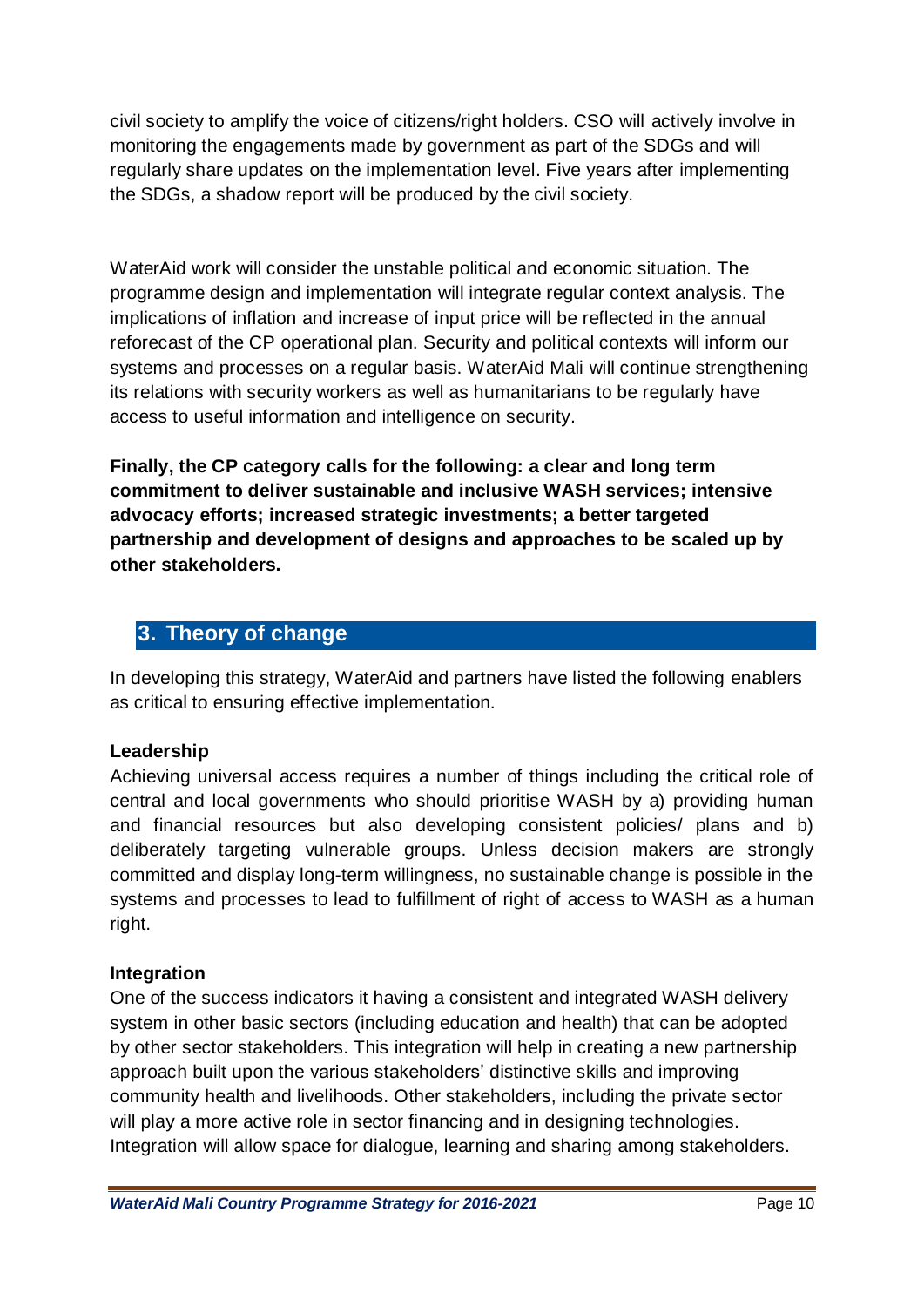This integration will be strengthened with specific WASH indicators developed and included in the health and education information systems.

## **Governance**

For a performing and credible WASH sector, we need effective and transparent management of resources and improved accountability from the various stakeholders. Good governance also helps in reconciling the multiple uses of water, in a better functionality of consultation frameworks and in establishing accountability and responsiveness mechanisms between rights holders and duty bearers. Monitoring of the sector performance and regional and global commitments provides an opportunity for accountability and continuous improvement of our work. Other opportunities for improving WASH sector governance include initiatives like the national water and sanitation accounts, national water information system called SNIE, creation of a sanitation database.

## **Sustainability**

Universal access heavily lies on the stakeholders' capacity to address the sustainability issue through innovative technologies, knowledge management on the quantity and quality of water resources, enhanced community resilience to climate change and variability. In Mali, the review of the water and sanitation Programme (PROSEA 2) provides an opportunity for deepening sustainability issues. Action research, building the implementation capacity of stakeholders, facilitation of learning platforms, communication for behavior change, advocacy and influencing are all critical aspects to make this happen.

## **Citizen Engagement**

The fulfillment of the right of access to WASH requires responsible citizens who are involved and committed to claim their rights to equitable and sustainable WASH services. Through various platforms including associations, CSOs networks, the right holders will demand their rights in a legitimate and nonviolent manner and call duty bearers to account and this will improve the quality of water and sanitation services delivered by the water utilities. In discharging their duties, citizens will contribute to the maintenance of services and facilities through local governance mechanisms. Citizens or community members are also important in facilitating take up of good hygiene practices, their dissemination and continuous improvement through peer education.

## **Inclusion**

Achieving WaterAid strategy will require strong capacity in designing and implementing inclusive programmes and approaches. Inclusion is a key success indicator, especially in a country with strong disparities and gender inequality, inadequate integration of people with disabilities in technology designs, high variability of natural conditions and water resources. Inclusion implies ensuring that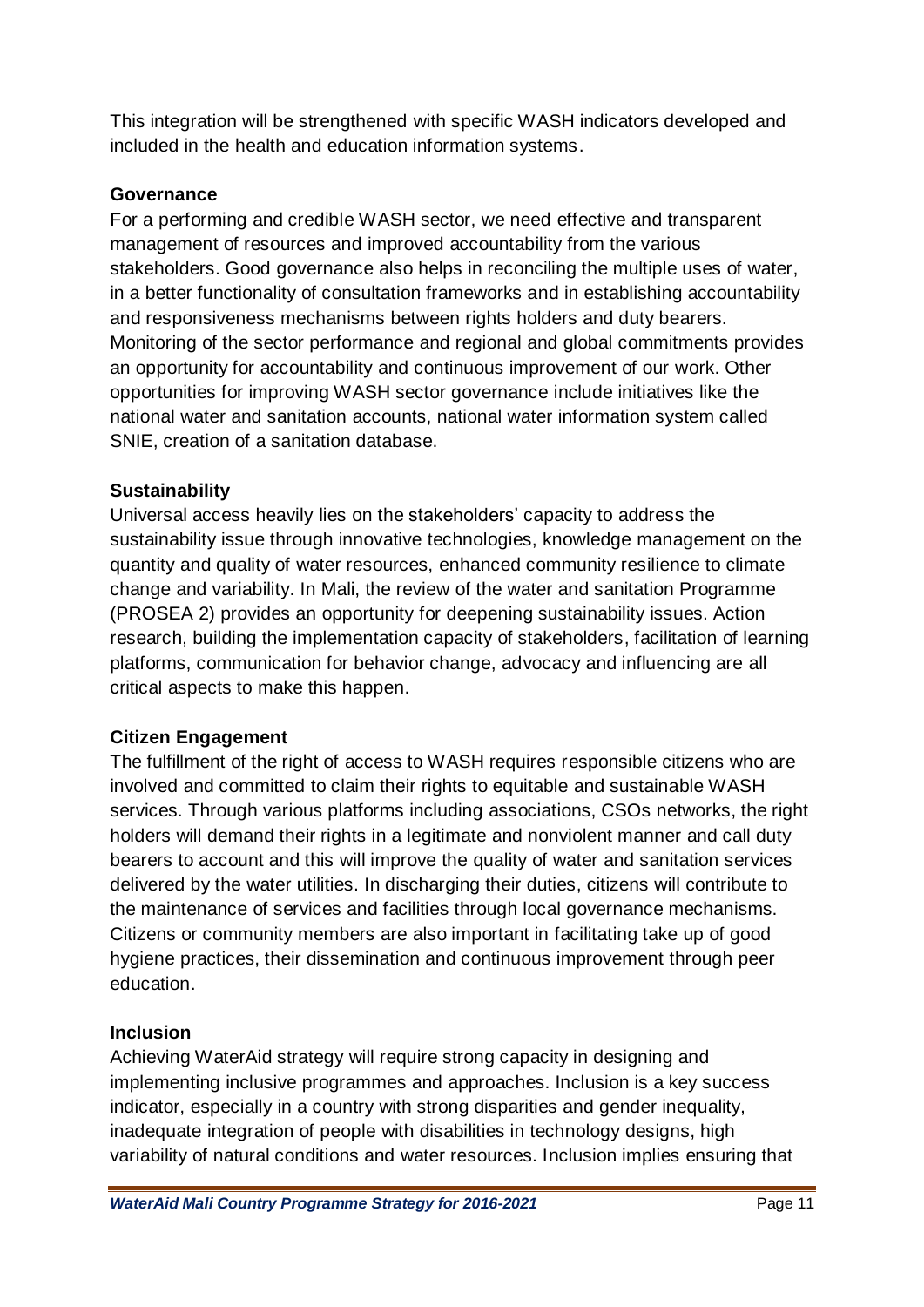WASH services are physically accessible, financially affordable and efficient over time. Inclusion also involves active participation of vulnerable groups identifying solutions to their needs.

Below is the Country Programme theory of change which builds on the organizational vision, mission and values:

#### **WAM Theory of Change 2016-2021 CPS**

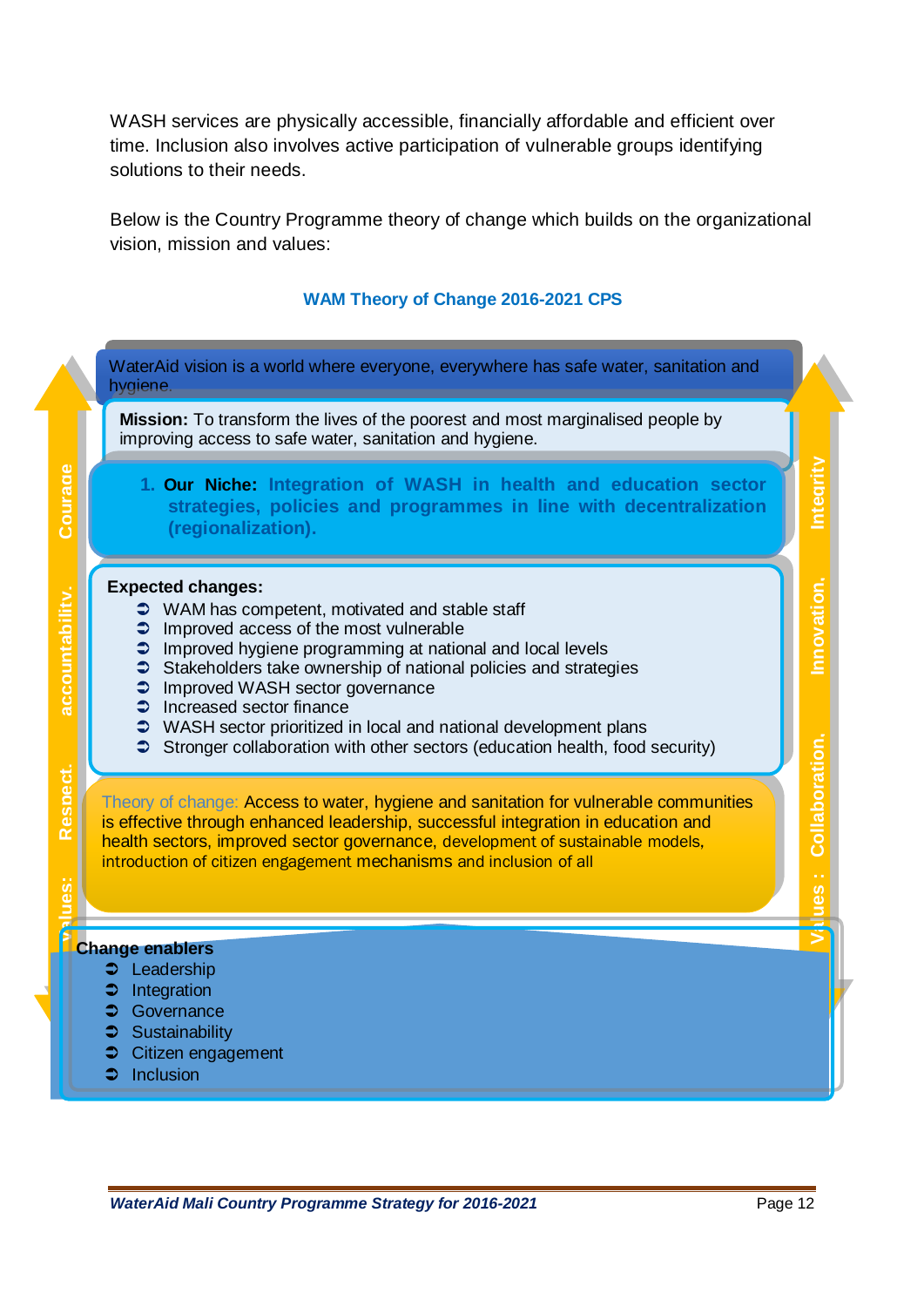## **4. Strategic Objectives**

WaterAid is committed to working with others to drive transformational change through delivery of sustainable WASH services and behavior change in a "district wide approach" **by 2021.** Our strategic goals are closely linked, complement one another and contribute to the four (04) global aims with the ultimate goal of *safe water, sanitation and hygiene for everyone and everywhere by 2030.*

<span id="page-13-0"></span>

| <b>Strategic objectives</b>                                                                                                                                                                            | <b>Performance tools (sources of verification)</b>                                                                                                                                                                                                                                                                                                                                                                                |
|--------------------------------------------------------------------------------------------------------------------------------------------------------------------------------------------------------|-----------------------------------------------------------------------------------------------------------------------------------------------------------------------------------------------------------------------------------------------------------------------------------------------------------------------------------------------------------------------------------------------------------------------------------|
| We will help build stakeholders' institutional,<br>organizational and technical capacities and<br>improve the systems/ models towards delivery of<br>sustainable WASH services using a DWA<br>approach | The country databases show improved access rates of the most<br>vulnerable people to sustainable WASH in our intervention areas.<br>PIMS show better functionality of WASH facilities in our intervention areas.<br>Sector review report                                                                                                                                                                                          |
| We will contribute to the design and<br>implementation of policies and programmes that<br>drive behavior change through good hygiene<br>practices                                                      | Impact assessment report shows improved % of communities displaying<br>$\bullet$<br>good hygiene behaviors by 2020.<br>The programme impact assessment report shows less diarrheal diseases<br>in our intervention areas.<br>The KAP studies indicate increased adoption hand washing with soap at<br>critical periods.<br>Partner reports show community awareness and knowledge on safe<br>practices in our intervention areas. |
| We will help reduce unequal access to WASH<br>through implementation of the Rights-Based<br>Approach                                                                                                   | PIMS and impact assessment reports show improved access of vulnerable<br>groups - women, youth and people with disabilities to WASH.                                                                                                                                                                                                                                                                                              |
| We will contribute to mainstreaming WASH in<br>other development sectors like education, health,<br>environment, food security by developing specific<br>and well targeted partnerships                | The impact assessment report shows a better integration of WASH in<br>⊃<br>education and health policies and programmes.                                                                                                                                                                                                                                                                                                          |

Below is shown the close relationship between objectives, strategic aims and priorities: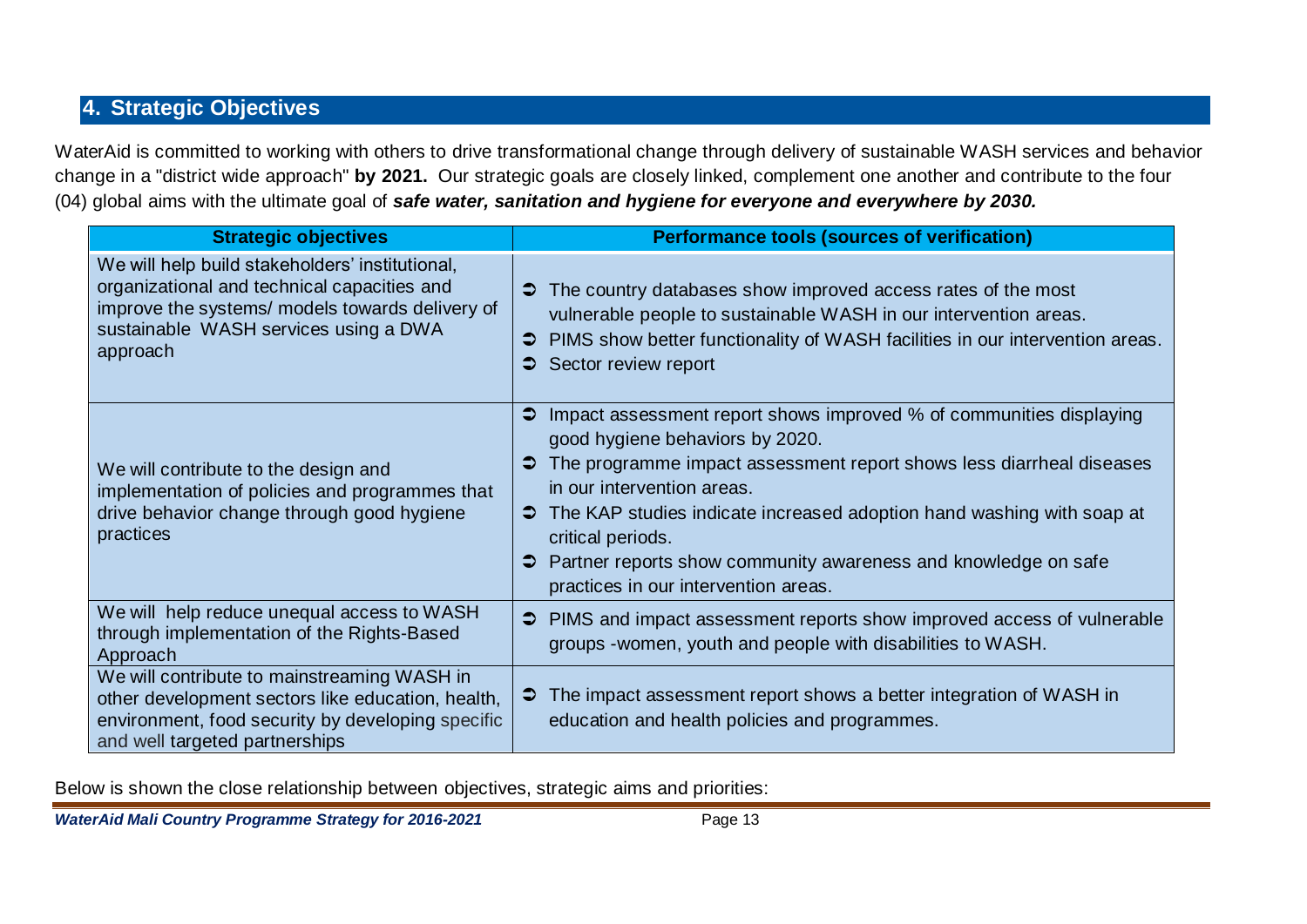#### **Global Aim: Reduce inequalities**

We will tackle and challenge inequalities that prevent the poorest and most marginalized people from fulfilling their right to WASH

#### **WAM strategic Objective:**

We will contribute to reducing inequality of access to WASH through Rights-Based Approach

**Priorities:** Create an enabling environment Develop and scale up inclusive models, systems and approaches **Build stakeholders** capacities on inequalities, gender and rights of access.

**Global Aim: Integrate WASH in sustainable development** We will work with others to develop plans and activities that accelerate change by integrating water, sanitation and hygiene into sustainable development agenda.

#### **WAM strategic Objective:**

We will contribute to integrating water, sanitation and hygiene in other development sectors like education and health.

**Priorities:** work in schools and health centres; Multiple uses of water and food security: WASH and food security: Work with academic institutions, private sector and CSO accordingly: Advocacy, campaign and influencing

**Global Aim: strengthen the delivery of sustainable services**  We will support governments and service providers to strengthen the systems and capabilities required to deliver sustainable water. Sanitation and hygiene services.

#### **WAM strategic Objective :**

We will help in building stakeholders' institutional, organisational and technical capacities and improving systems/ models needed to deliver sustainable WASH services using a DWA approach.

**Priorities:** Develop sustainable models and approaches; local project management: Organisational effectiveness for WAM & partners; IWRM and climate change; I develop coordination  $mechanisms,$  Monitoring, Evaluation and accountability systems

#### **Global Aim: Improve hygiene behaviours**

We will positively influence hygiene behaviour to maximise the benefits of access to safe water and sanitation.

#### **WAM strategic Objective:**

We will contribute to the design and implementation of programmes which drive behaviour change through good hygiene practices

**Priorities:** Menstrual hygiene Management; Action research; **Learning:** policy and strategy influencing / Communication for behaviour change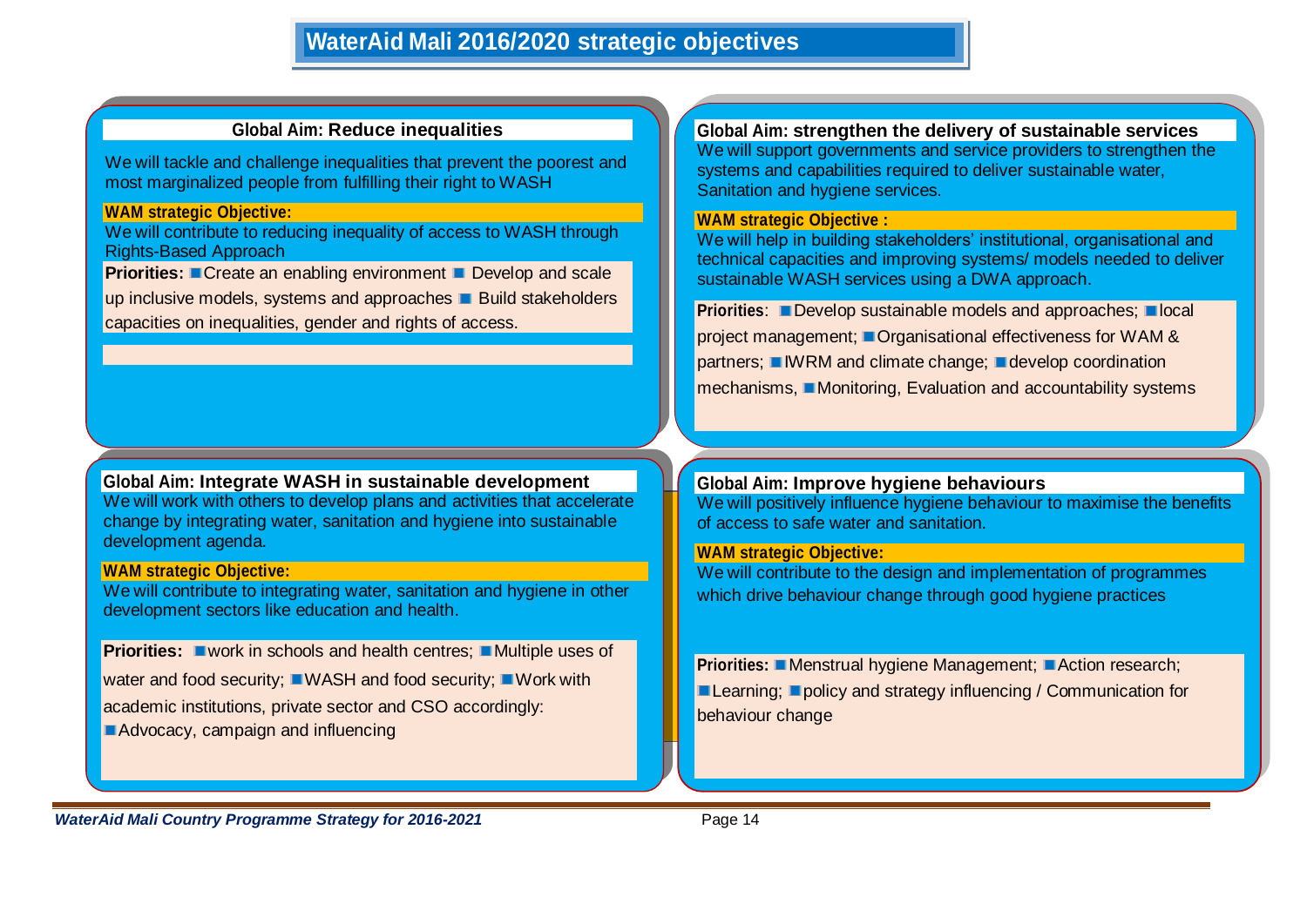To drive change required towards achieving universal access, our programmatic approach stand on three (03) pillars: context analysis, service delivery following a "District-Wide Approach", use models and evidence from our work to influence policies/ practices. (See diagram below).

identification and context analysis of blockages and opportunities within the sector

**Effective** implementation of programmes under rihts based approaches through multi sector partnerships

**Policy and practice** influencing based on our experiences / evidences from our own practices

**Change toward** universal access to **WASH** services to contribute extreme poverty reduction

The approach is based on a critical and ongoing context analysis that informs all our work. Our programmes will be implemented using a Rights-Based Approach which encapsulates service delivery, advocacy and capacity building. Learning and knowledge management will enhance the credibility and legitimacy of our influencing work. As part of programme implementation, consistency between national and local levels will be strengthened by using the available coordination and communication frameworks.

The framework is summarized in the table below: **Table :** *Review framework*

| <b>Level</b>                                         | <b>Local</b>                                                                                                    | <b>National</b>                                                                                                      | <b>International</b>                                |  |
|------------------------------------------------------|-----------------------------------------------------------------------------------------------------------------|----------------------------------------------------------------------------------------------------------------------|-----------------------------------------------------|--|
| Users, rights holders<br><b>Stakeholders/Targets</b> |                                                                                                                 | Services providers,<br>Decision makers, State,<br><b>CSOs, Private sector</b>                                        | International<br><b>Institutions</b>                |  |
| <b>Issues to be addressed</b>                        | Ownership of<br>policies, participation<br>and needs of the<br>most marginalised,<br>Practices,<br>Human rights | Policies/ Strategies,<br>Accountability/<br>Governance,<br>Capacities/ skills,<br>Economy, Financing,<br>Partnership | International Agenda,<br>Aid and sector<br>supports |  |

Below are approaches WAM will apply to implement this strategy: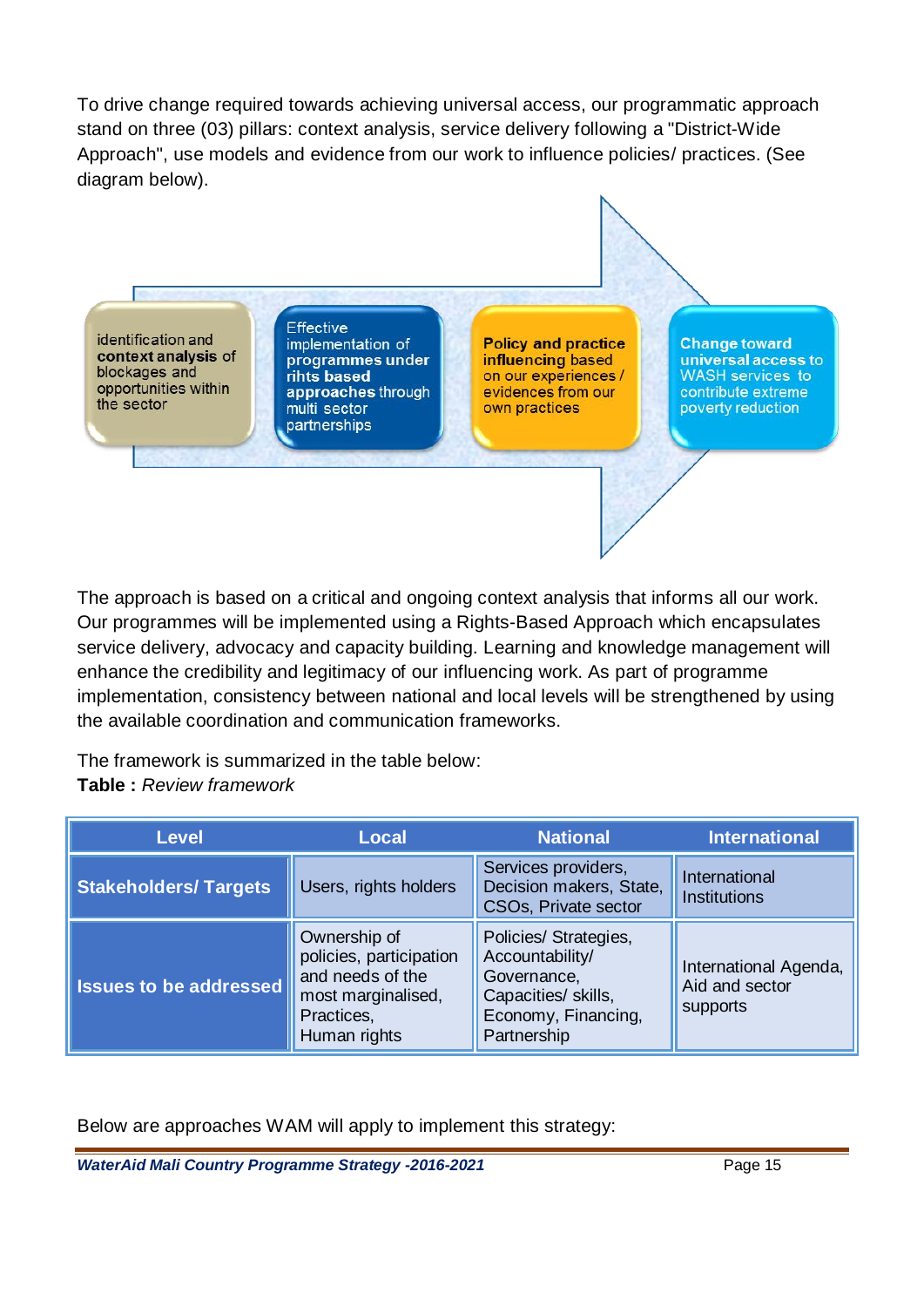- **District Wide Approach:** will allow being focused, using better the resources, creating a multi-stakeholder framework, designing models and technologies and promoting integration. Given the socio economic context of Mali, the CP will position itself as a facilitator, a 'broker' on learning and knowledge management and a change agent. Our investments will aim at greater impact while building on lessons learned with the Regional Learning Centre and under LMDGI.
- **Human Rights Based Approach**: WAM will develop a thorough analysis of the causes of inequalities in order to improve the demand and supply sides in WASH. We will support citizen to participate (citizen budget, citizen jury, accountability forum) through stronger roles of civil society networks, parliamentarians and the media.
- **Communication for Behavior Change**: with the formative assessments and action research on hygiene behavior factors, WAM will develop and implement a range of hygiene promotion approaches. To this effect, we will partner with companies with expertise on social art, groups of groups of traditional communicators/story tellers, organizations expert in social communication and universities / research centers.
- **IWRM, climate change (adaptation and resilience), multiple uses of water resources**: WAM will design its programmes based on WRM principles and approaches. The CP will tap into the existing experiences on community water resources management by the Regional Learning Centre but also learning from the post-crisis WASH project.

| <b>Areas</b>                              | <b>Key shifts</b>                                                                                                                                                                                                                                                                                                                                                                                                                              |
|-------------------------------------------|------------------------------------------------------------------------------------------------------------------------------------------------------------------------------------------------------------------------------------------------------------------------------------------------------------------------------------------------------------------------------------------------------------------------------------------------|
| <b>Sustainable</b><br>service<br>delivery | Implement the Rights-Based Approach;<br>$\bullet$<br>Implement District Wide Approach;<br>Better mainstreaming of water security in programme designs;<br>Scale up waste management pilot project in urban areas<br>Promote hygiene through communication for behavior Change<br>combined with social art;<br>Initiate cross-border programmes with the Sahel countries;<br>$\bullet$<br>Increased local and diaspora fundraising<br>$\bullet$ |
| <b>Partnerhips</b>                        | Diversified and strategic partnerships based on shared vision, respect,<br>$\bullet$<br>equality and mutual reinforcement<br>Work with the private sector and research institutions<br>$\bullet$<br>Developing and rolling out a partnership capacity development plan<br>$\bullet$                                                                                                                                                            |
| <b>Advocacy</b>                           | Strengthen the policy and practice linkages;<br>$\bullet$<br>Integrate WASH strategies and plans in education and health sectors;<br>$\bullet$<br>Ensure linkages between local government and national government on<br>sector performance management                                                                                                                                                                                         |
| <b>Capacity</b><br>building               | Domestic resource mobilization (Diaspora, local leaders);<br>$\bullet$<br>Local level M&E using ICTs (new information technologies)<br>Improve sector planning and performance monitoring (regional<br>consultation frameworks extended to education and health stakeholders)                                                                                                                                                                  |

The following shifts are required to achieve the desired changes: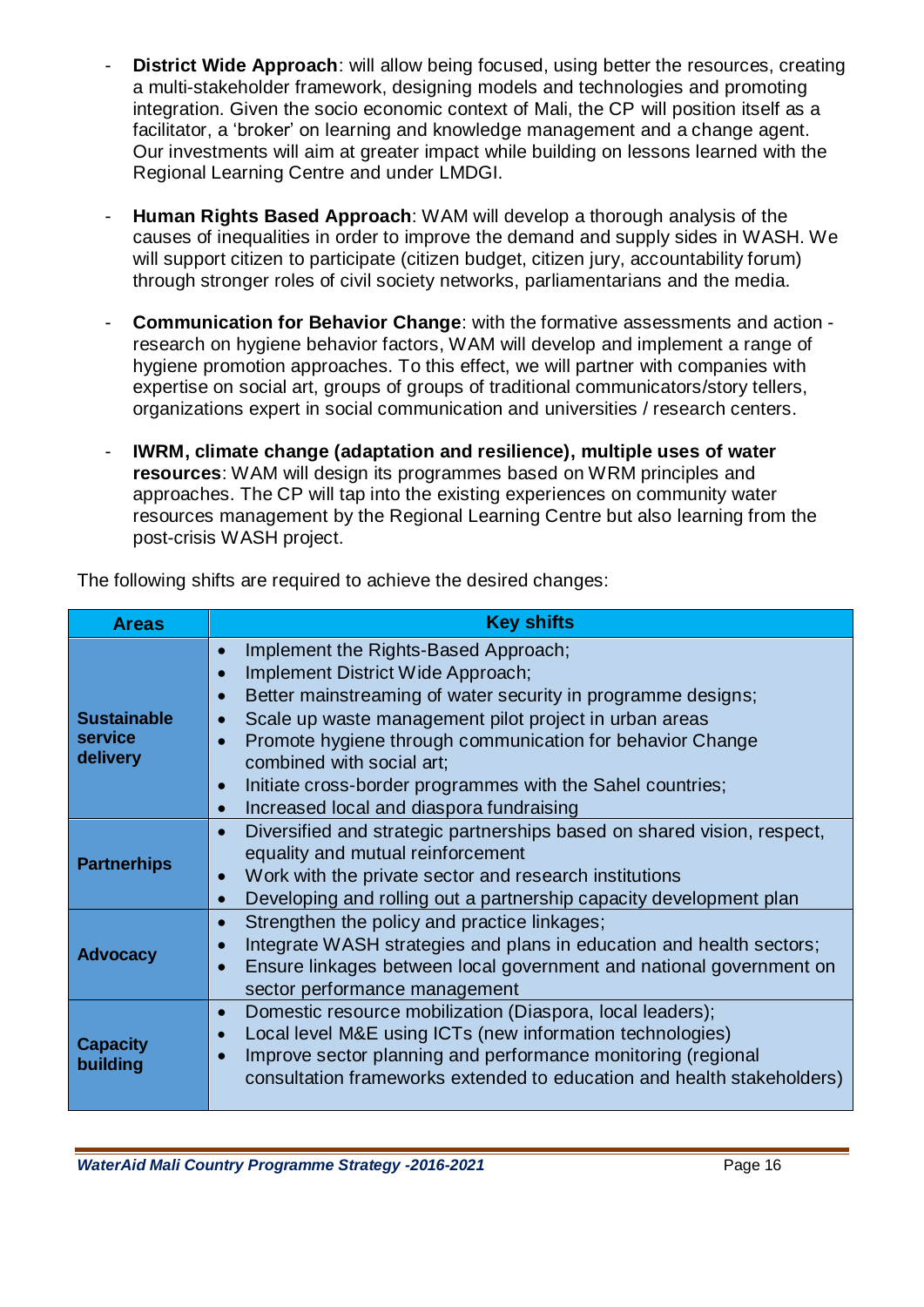Finally, the following five programmes will be implemented to support the country strategy:

- **«Organisational Effectiveness»** programme aims to enhance WAM operational efficiency through support for creating an enabling framework. In particular, it will consist of strengthening the management and technical capacities of the team to implement the strategy with regards to the key shifts mentioned above.
- **«Influencing and sector strengthening»**. This cross cutting programme will focus on the following: strengthen project ownership while integrating the new 'regionalization' context; support the development of SDG framework; develop innovative financing mechanisms which involve the private sector; strengthen the sustainability framework; engage stakeholders around local and regional consultation frameworks, knowledge management, promote equity and inclusion. Finally "Healthy Start" campaign will continue.
- **The "rural programme"** will be implemented through the "District-Wide Approach" and contribute to the resilience of communities. A package of activities will be carried out: introducing WASH in communities and institutions including schools and health centers, supporting local planning, menstrual hygiene management in schools, managing water chain, sanitation marketing, CLTS scale up, strengthening the capacity of communities on risk management. This program will also address IWRM and the issue of multiple uses of water in communities.
- **The urban programme** primarily targets the service delivery in peri-urban through other activities include: support to domestic fund raising, promoting pro-poor approaches, strengthen governance and the integrated management of solid waste. ITC will be used to develop technology solutions which will improve governance by strengthening public trust in the central and local governments.
- **Cross-border programme**: as Mali shares borders with 7 countries, there is a lot of movement of people and goods between them. WaterAid Mali will base on this geographical position to build resilience by carrying out development work, providing humanitarian assistance to conflict prone people and those vulnerable to epidemics and various shocks resulting from climate change and variability. This programme will include work on nomadism, post-conflict management and strengthening the health system. These country borders also offer alliance building opportunities to strengthen influencing and learning. It will also look at partnerships with research institutions and private operators working beyond Mali and in one of the seven other countries.

Proposed programming by geography (urban/ rural) is based on our current analysis and more recently drafted Urban Strategy Paper. The analysis has shown the urban / rural divide as a key determinant for inequality in relation to access to WASH. However this could change depending on learning and potential changes in the context. When and if that happens the CP will adjust its programming accordingly.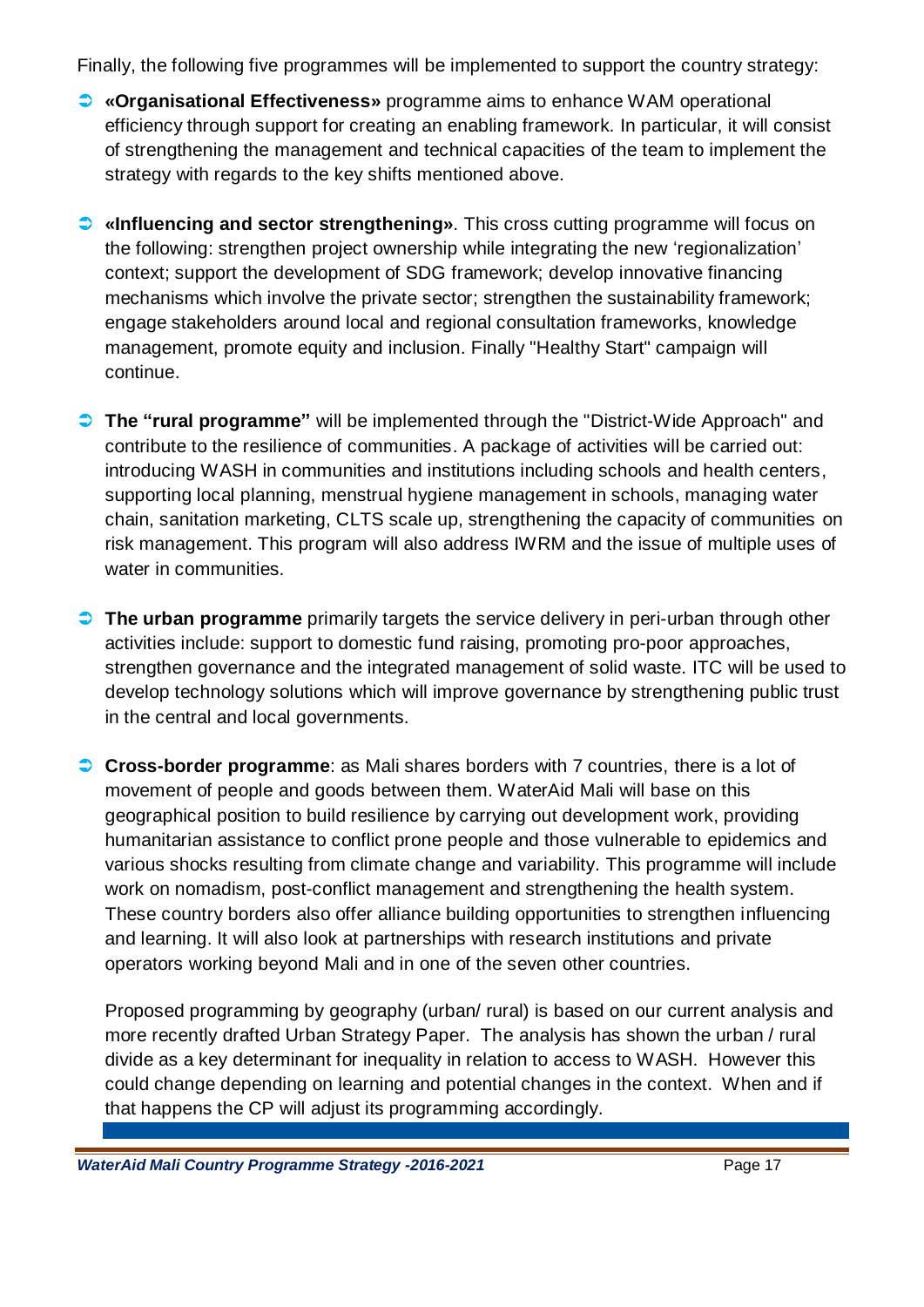## <span id="page-18-0"></span>**5. Areas covered by Country Programme**



The District Wide Approach will be applied in rural areas while also focusing on management of solid waste in urban areas. The CP will continue its work in Bamako district and four regions including Ségou, Mopti, Koulikoro and Gao respectively located in the circles of Bla, Koro, Kati and Ansongo, Three major criteria were applied to select these areas: poverty profile as stated by national statistics which provide that over 70% people living in rural areas are poor); low water and sanitation coverage especially in rural; few NGOs working in the WASH sector.

## <span id="page-18-1"></span>**6. Success indicators and measures**

The M&E framework provides useful methods to determine whether the strategy is achieving the expected outcomes. Learning from the midterm and final evaluations will be used to improve the CP intervention strategy. Besides, the CP will learn from its work and get funding.

The table in Appendix 1 summarizes the logical framework components including: outcome indicators, source of verification, data collection method, frequency of collection and responsibilities.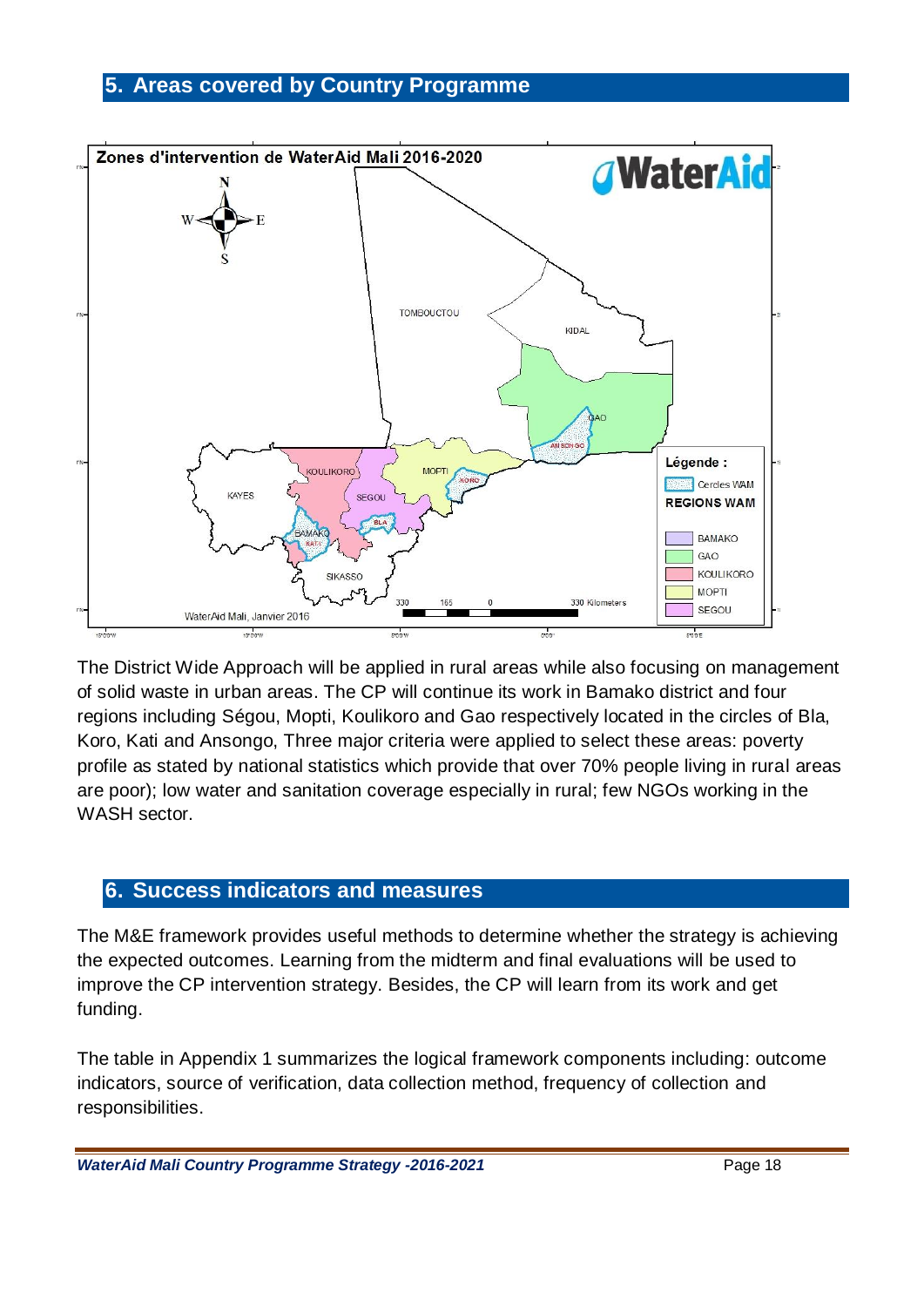## <span id="page-19-0"></span>**7. Human resources and organizational development plan**

The Goals and objectives set out in this new CPS calls for a review of our HR planning and structure, including acquiring new skills. With support from the Regional People Lead this review was conducted. This helped take stock of the skills and capacities, identify the gaps and suggest options for filling the gaps. The options included recruitment, capacity building through either support from WAWA, other CPs and UK team, or specific targeted partnership with external stakeholders. However, as the CP was still in the process of finalizing the recruitment of the Head of People and Organizational Development the exercise was not completed. In order to come up with a final HR strategy, plan and structure, we intend to use the first year of implementation to do a thorough review of the current structure and adapt the structure to the strategic demands and shifts. This exercise will be led by the Head of People and Organizational Development with support from CR, Regional People Lead and CP SMT.

The current plan is as follows:

## **Table 7: HR plan**

| 2016-2021        | 2016/17 | 2017/18 | 2018/19 | 2019/20 | 2020/21 |
|------------------|---------|---------|---------|---------|---------|
| Low case         | 29      | 29      | 29      | 29      | 29      |
| <b>High case</b> | 29      | 30      | 31      | 32      | 33      |

To be competitive, WAM will consider creating an enabling environment in line with our organisational values. Therefore the CP will maintain and improve the existing benefits such as the social security scheme and the health insurance for staff and their respective. In addition the CP will conduct annual pay reviews and performance increases consistent with global policy.

## **8. Financial resources**

## <span id="page-19-1"></span>**Table 8: Five-year budget plan**

| WAM five year budget plan |               |               |         |                             |               |                |  |  |
|---------------------------|---------------|---------------|---------|-----------------------------|---------------|----------------|--|--|
| <b>CPOP</b><br>2016-2021  | 2016/17       | 2017/18       | 2018/19 | 2019/20                     | 2020/21       | <b>TOTAL</b>   |  |  |
| Low case                  | 2 474 605 000 | 2 612 920 000 |         | 2874939000 3163930000       | 3 481 972 000 | 14 608 366 000 |  |  |
| <b>High case</b>          | 2 974 542 000 | 3 242 892 000 |         | 3 547 927 000 3 882 575 000 | 4 247 780 000 | 17 895 716 000 |  |  |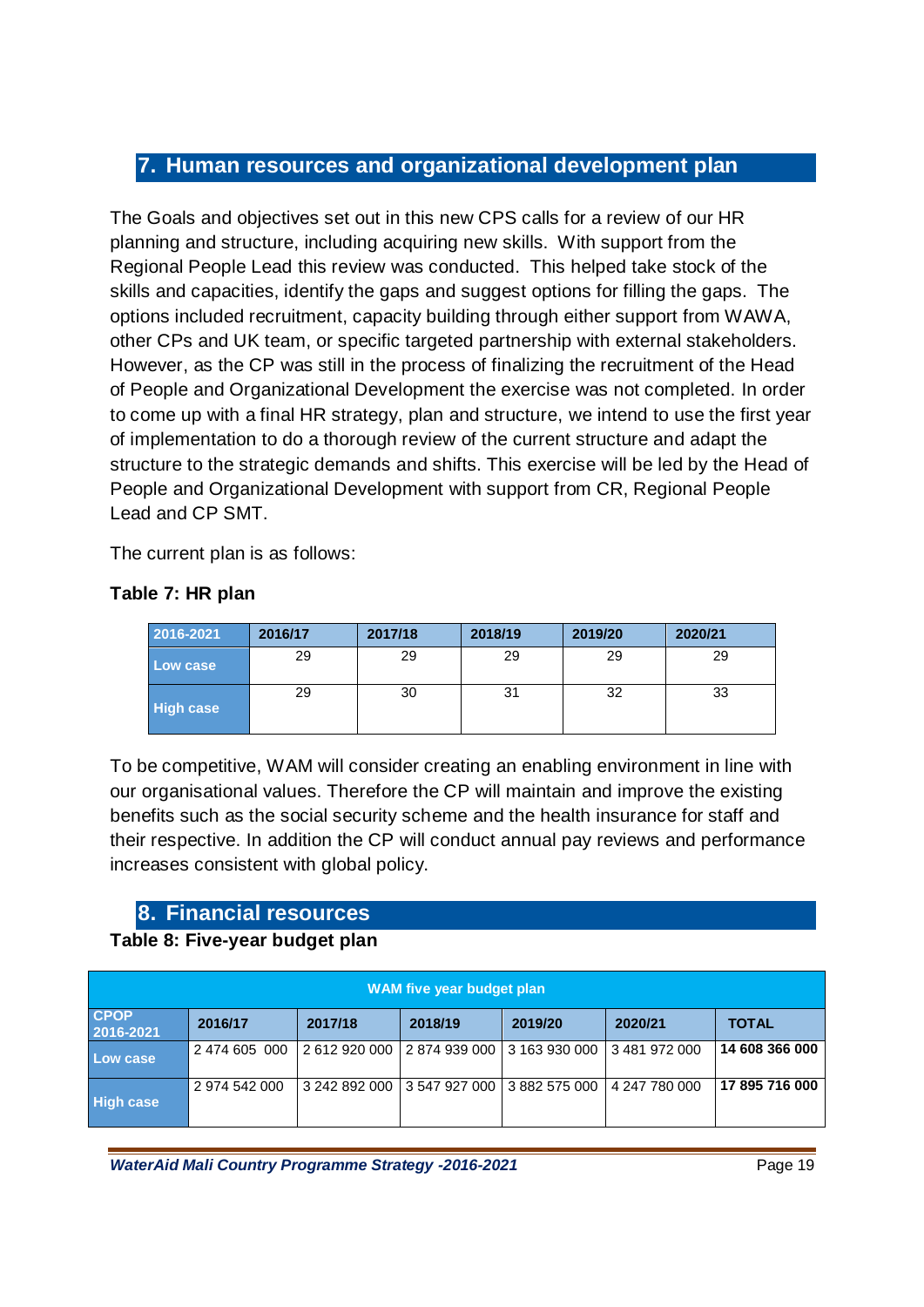To support this growth, WAM will develop a fundraising strategy to support the CPS. This will draw on the analysis of the funding landscape, the capacity of the country team, available support and potential partnerships.

<span id="page-20-0"></span>**9. Appendices**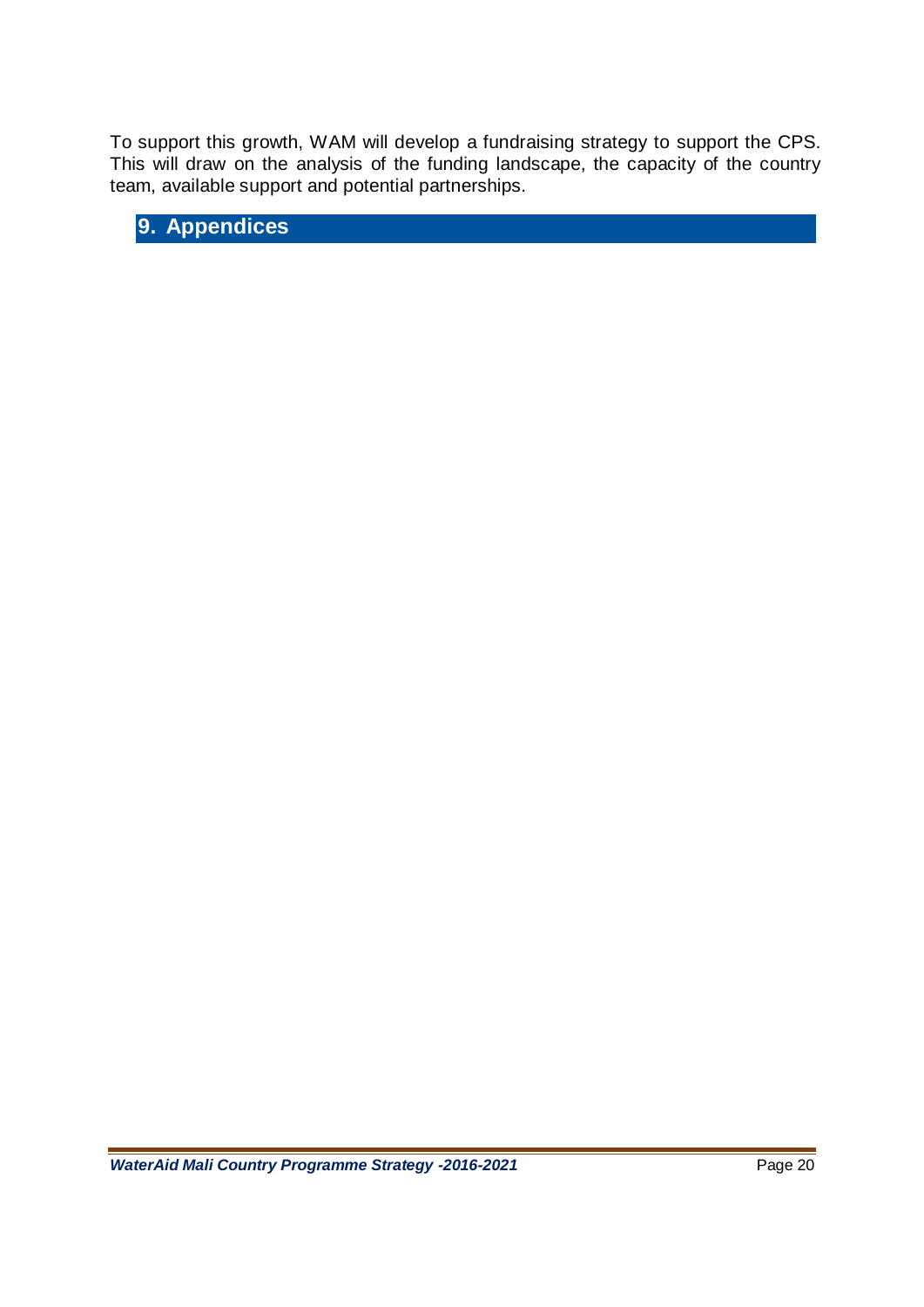# *Appendix 1: Summarized Logical Framework*

<span id="page-21-0"></span>

| <b>Logical framework</b>                                                                                                                                | <b>Indicators</b>                                                                                                                                                          | <b>Sources of</b><br>verification           | <b>Data collection method</b>                                                                                            | How often?                                                                 | <b>Responsibili</b><br>ty |
|---------------------------------------------------------------------------------------------------------------------------------------------------------|----------------------------------------------------------------------------------------------------------------------------------------------------------------------------|---------------------------------------------|--------------------------------------------------------------------------------------------------------------------------|----------------------------------------------------------------------------|---------------------------|
| <b>LONG TERM OUTCOMES</b>                                                                                                                               |                                                                                                                                                                            |                                             |                                                                                                                          |                                                                            |                           |
| <b>Living conditions of</b><br>people on areas where<br>we work have improved<br>as a result of our<br>sustainable and adequate<br><b>WASH services</b> | Extent to which people's<br>living conditions have<br>improved in 2020 as a<br>result of access to<br>WASH.<br>526 383 people with<br>sustainable access to<br><b>WASH</b> | Impact evaluation<br>report                 | <b>Baseline studies</b><br>Impact assessment of<br>the samples in areas<br>where we work<br>Summary of annual<br>reports | Once, at the<br>beginning of<br>strategy<br>Once at the end<br>of strategy | <b>WAM</b><br><b>WAM</b>  |
|                                                                                                                                                         | Access rate to safe<br>water sanitation and<br>hygiene (quality,<br>distance, cost, quantity,<br>inclusion)                                                                | Report on<br>accessibility audit/<br>survey | Household surveys on<br>samples                                                                                          | Twice: mid-term<br>and final                                               | Partner<br><b>NGOs</b>    |
|                                                                                                                                                         | Diarrhea prevalence                                                                                                                                                        | Report of the CP<br>evaluation              | Evaluation                                                                                                               | Twice: mid-term<br>and final                                               | CS Réf.                   |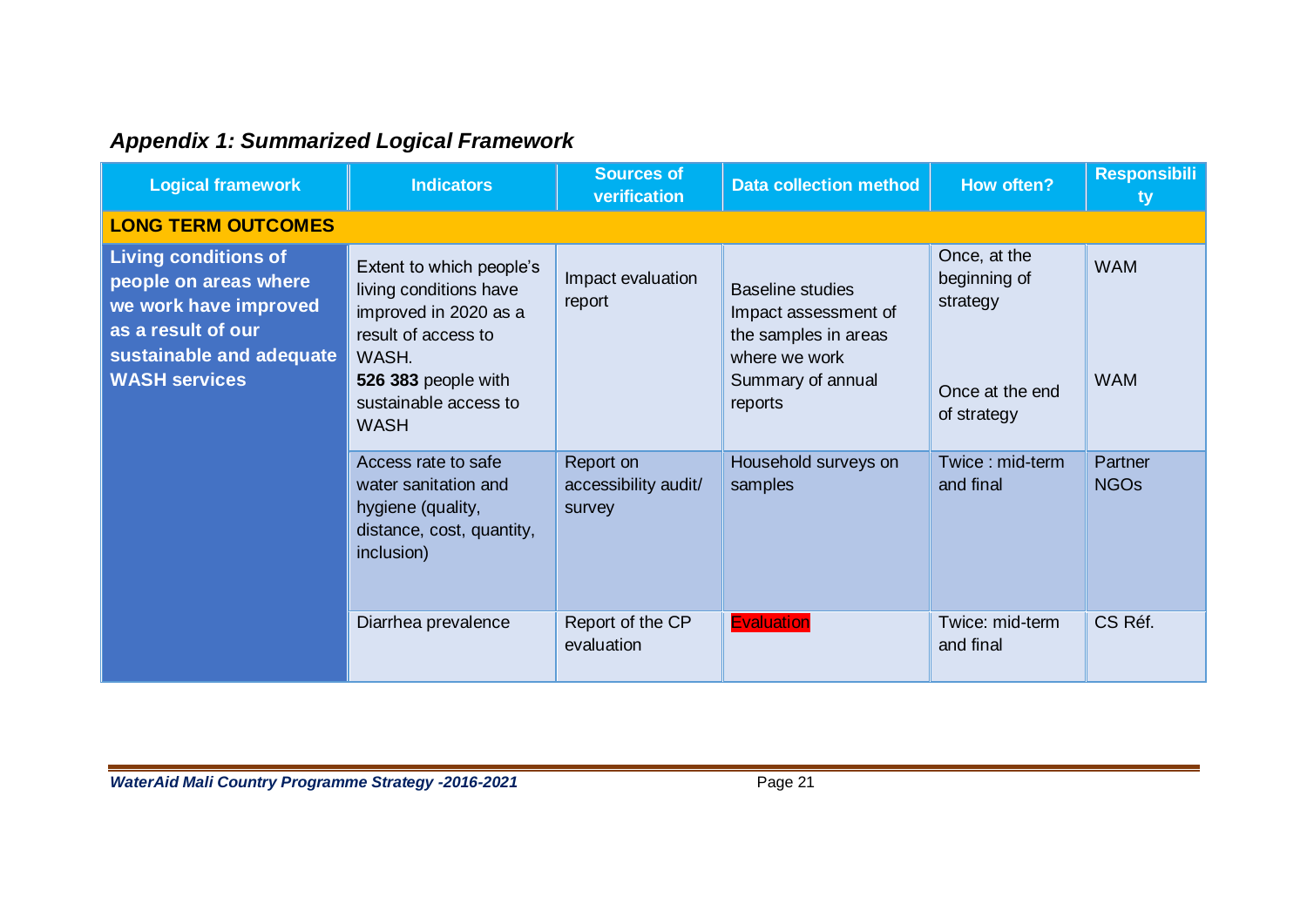**Strategic Objective: We will contribute to reducing inequality of access to WASH through Rights-Based Approach** 

## **MEDIUM TERM OUTCOMES**

| <b>Partners including</b><br>communities, NGOs, LGs<br>have ownership of the<br>national policies and<br><b>strategies</b> | Extent to which national<br>policies and strategies<br>are known to partners                                                       | <b>Study report</b>                                                                                  | Systematic research on<br>knowledge level of<br>policies and strategies. | Twice in year 3<br>and at the end of<br>the strategy | <b>Partners</b>                    |
|----------------------------------------------------------------------------------------------------------------------------|------------------------------------------------------------------------------------------------------------------------------------|------------------------------------------------------------------------------------------------------|--------------------------------------------------------------------------|------------------------------------------------------|------------------------------------|
| <b>Citizens claim their rights</b><br>of access to WASH                                                                    | % LGs holding public<br>hearings in the year<br>% of recommendations<br>made during local public<br>hearings on rights to<br>WASH. | Partner annual<br>reports<br>Partner quarterly<br>reports                                            | Data collection<br>Recommendations follow<br>up sheet.                   | Once a year<br>Twice a year                          | <b>Partners</b><br><b>Partners</b> |
| <b>National sanitation policy</b><br>and national water supply<br>policy include equity and<br>inclusion components        | Both national policies -<br>sanitation and water are<br>available and inclusive                                                    | National safe water<br>and sanitation<br>policies;<br>Reports validating<br>the reviewed<br>policies | Analysis of the sanitation<br>and water policies.                        | Once in year 2 of<br>strategy                        | <b>WAM</b>                         |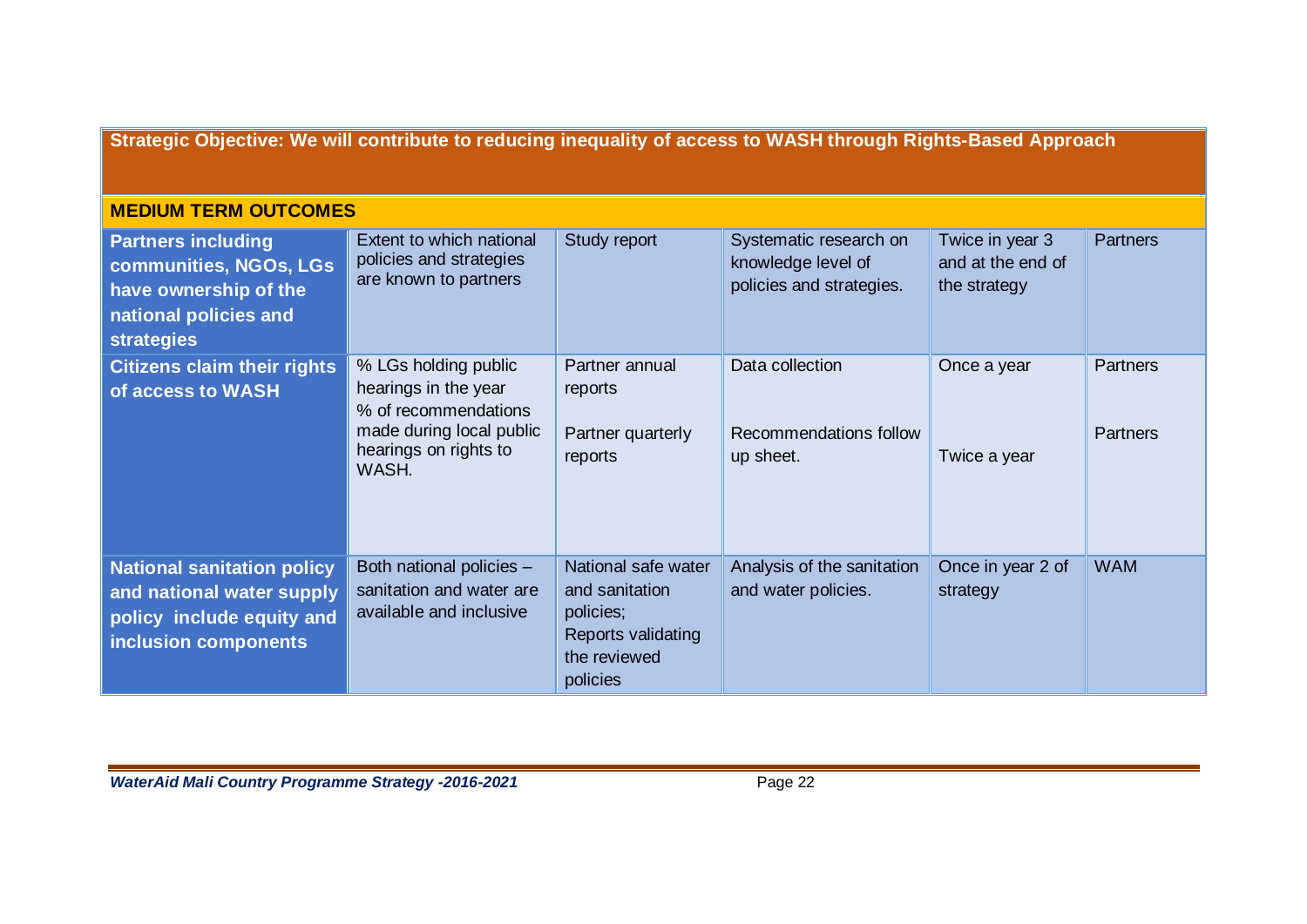| <b>SHORT TERM OUTCOMES</b>                                                                                             |                                                                                                                                 |                   |                                                           |                        |                 |  |
|------------------------------------------------------------------------------------------------------------------------|---------------------------------------------------------------------------------------------------------------------------------|-------------------|-----------------------------------------------------------|------------------------|-----------------|--|
| <b>Citizens are trained and</b><br>empowered on issues<br>related to inequalities,<br>gender and right of<br>access    | % of people with<br>awareness raised on<br>inequalities, gender right<br>of access and who know<br>their rights of access       | PIMS report       | <b>Small scale PIMS</b>                                   | Yearly                 | <b>WAM</b>      |  |
| <b>Stakeholders are trained</b><br>and empowered on the<br>content of the national<br>water and sanitation<br>policies | Number and category of<br>people trained and<br>empowered on the<br>national water and<br>sanitation policies and<br>strategies | Training report   | Training follow up sheet                                  | Quarterly              | <b>Partners</b> |  |
| <b>Local accountability and</b><br><b>consultation frameworks</b><br>are in place                                      | Number of public<br>hearings/accountability<br>frameworks in place                                                              | CP 6-month report | Summary of partner<br>reports                             | Once every 6<br>months | <b>WAM</b>      |  |
| Vulnerable people have<br>access to WASH                                                                               | Number of vulnerable<br>people with access to<br><b>WASH</b>                                                                    | Partner reports   | User count                                                | Once per 3<br>months   | <b>Partners</b> |  |
| <b>Models, systems and</b><br>approaches are<br>developed                                                              | Number of models,<br>systems and approaches<br>developed                                                                        | Annual reports    | Mapping of models,<br>systems and approaches<br>developed | Once a year            | <b>WAM</b>      |  |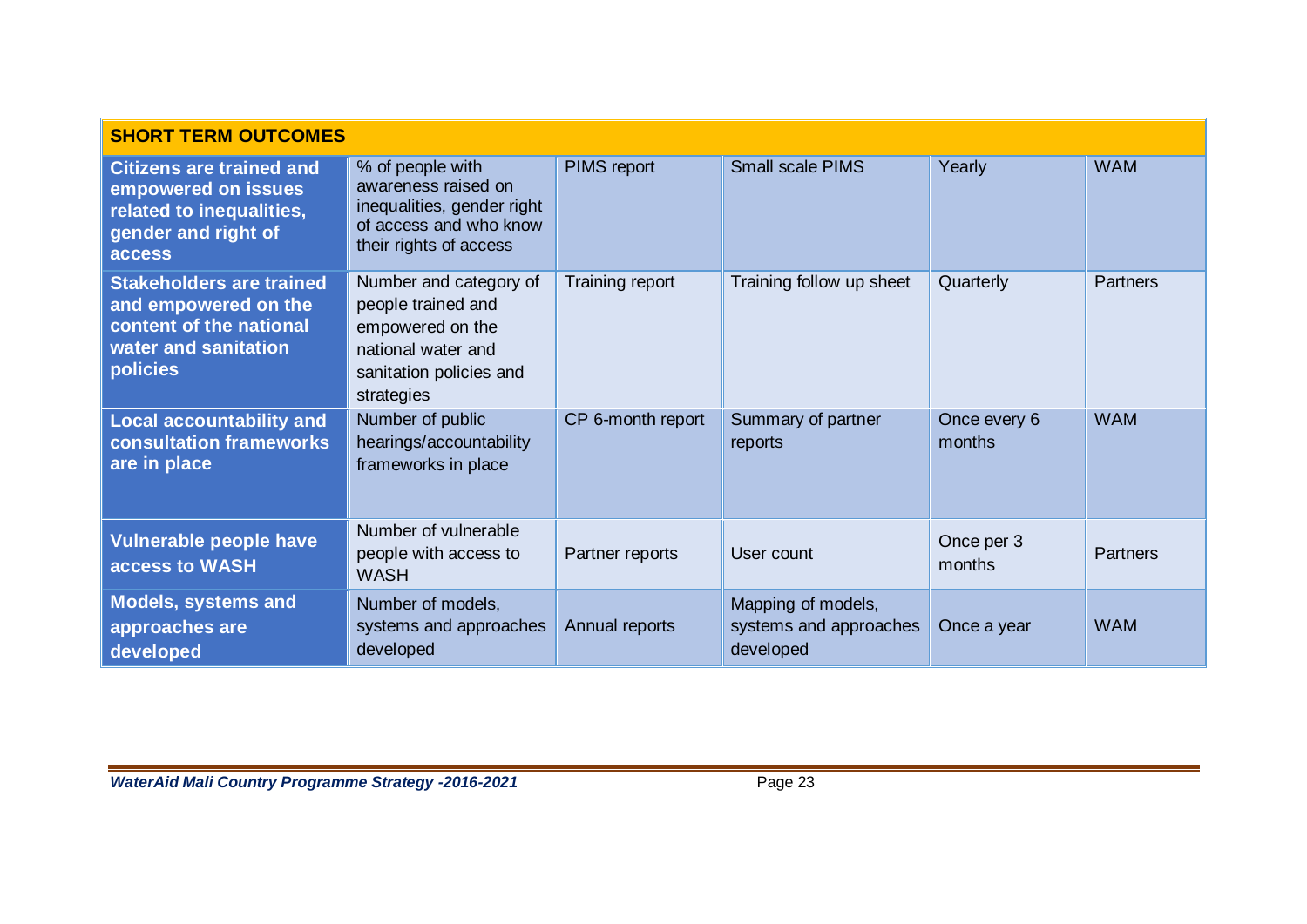**Strategic Objective: We will help in building stakeholders' institutional, organisational and technical capacities and improving needed systems/ models to deliver sustainable WASH services using a DWA approach.**

| <b>MEDIUM TERM OUTCOMES</b>                                                          |                                                                                                                                                          |                                                  |                                                                         |                                            |            |  |
|--------------------------------------------------------------------------------------|----------------------------------------------------------------------------------------------------------------------------------------------------------|--------------------------------------------------|-------------------------------------------------------------------------|--------------------------------------------|------------|--|
| <b>Information management</b><br>system operates well                                | An information<br>management system<br>exists and is functional.<br>Number of LGs where<br>we work functional data<br>base on WASH                       | WAM evaluation<br>report<br>Data base            | Use of the evaluation<br>report<br>Testing the data base                | Two times/year 1<br>and end of<br>strategy | <b>WAM</b> |  |
| The access to safe water<br>and sanitation in areas<br>where we work has<br>improved | Access rate to water in<br>LGs where we work.<br>Number of people using<br>the water point users.<br>Number of people using<br>the sanitation facilities | LG data base<br>Quarterly reports of<br>partners | Assessment based on<br>national standards per<br>facility<br>User count | 4 times a<br>year/quarterly                | <b>WAM</b> |  |
| <b>Functionality of water</b><br>and sanitation facilities<br>has improved.          | Functionality rates on<br>water & sanitation<br>facilities.                                                                                              | <b>PIMS</b> reports                              | Surveys on a reasonable<br>sample.                                      | Annual                                     | <b>WAM</b> |  |
| 100% of LG plans include<br><b>WASH components.</b>                                  | % of LGs where we work<br>with their plans (PDESC)<br>including WASH<br>components.                                                                      | PDESC document                                   | <b>Review of PDESC</b><br>document                                      | Annual                                     | <b>WAM</b> |  |
| <b>Government allocates 5%</b><br>of its budget to the sector                        | Increase level of<br>government budget to<br>the sector                                                                                                  | <b>Budget monitoring</b><br>report               | <b>Budget monitoring</b>                                                | Annual                                     | <b>WAM</b> |  |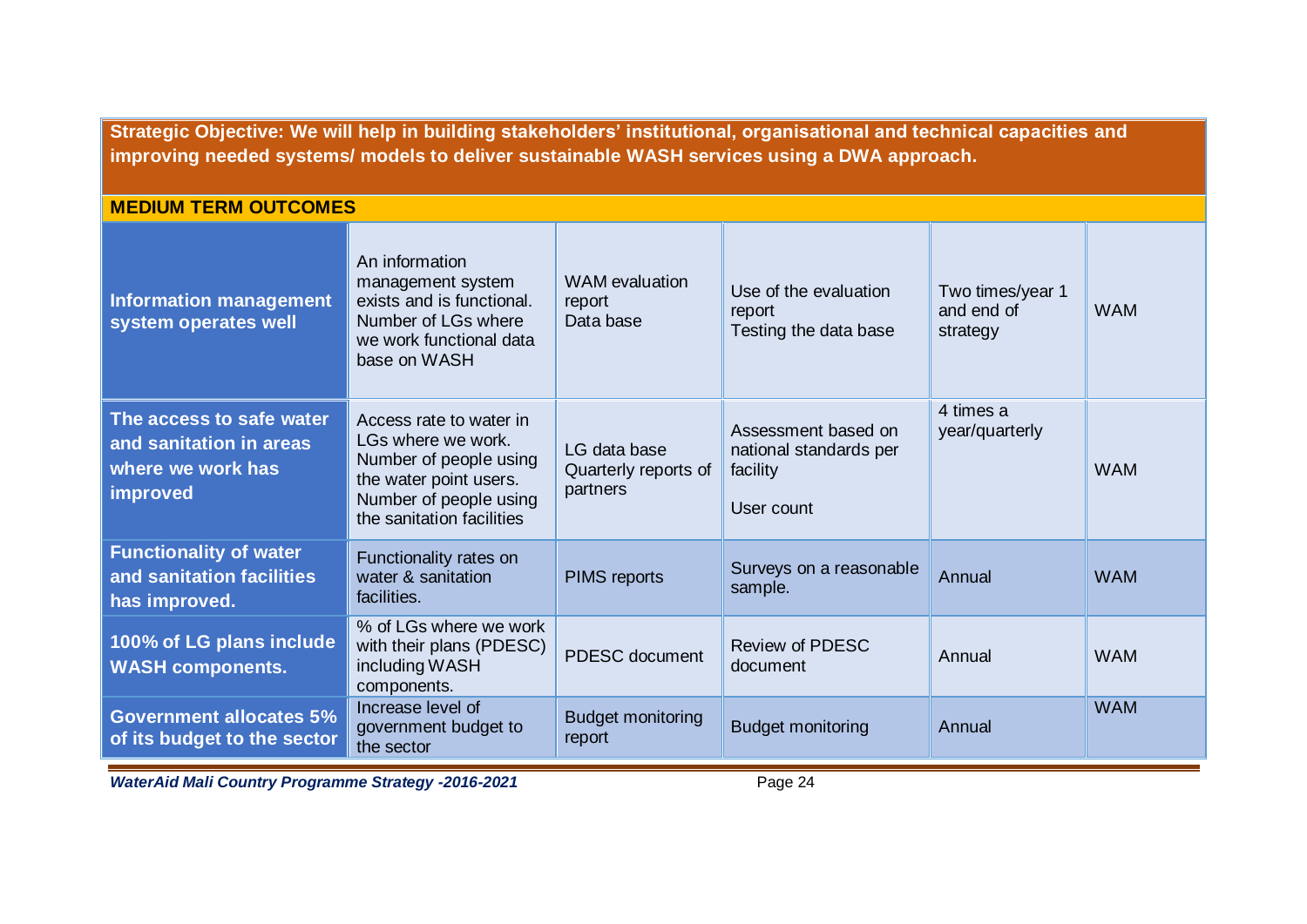| <b>IMMEDIATE OUTCOMES</b>                                                                                                            |                                                                          |                                                                         |                                                              |                     |                 |  |
|--------------------------------------------------------------------------------------------------------------------------------------|--------------------------------------------------------------------------|-------------------------------------------------------------------------|--------------------------------------------------------------|---------------------|-----------------|--|
| <b>WASH services are</b><br>delivered                                                                                                | Number of WASH<br>facilities per type                                    | Partners' quarterly<br>reports                                          | Inventory/mapping of<br>facilities                           | Quarterly           | <b>Partners</b> |  |
| <b>Sustainable models and</b><br>approaches are<br>developed                                                                         | Number of sustainable<br>models and approaches<br>which got developed    | WAM annual report                                                       | Mapping of sustainable<br>models and approaches<br>developed | Annual              | <b>WAM</b>      |  |
| Strategic Objective: We will contribute to integrating water, sanitation and hygiene in other development sectors like education and |                                                                          |                                                                         |                                                              |                     |                 |  |
| health.                                                                                                                              |                                                                          |                                                                         |                                                              |                     |                 |  |
|                                                                                                                                      |                                                                          |                                                                         |                                                              |                     |                 |  |
| <b>MEDIUM TERM OUTCOMES</b>                                                                                                          |                                                                          |                                                                         |                                                              |                     |                 |  |
| <b>22 Health centres</b><br>(20CSCOM et 2CSRF)<br>show effective<br>management of WASH<br>plans                                      | % of health centres<br>(CSCOM) managing<br>effectively the WASH<br>plans | <b>CNHF</b> evaluation<br>report on WASH<br>Partner activity<br>reports | Use the evaluation report                                    | Annual<br>3 monthly | <b>WAM</b>      |  |
| Hand washing with soap<br>is effective in schools<br>and apply WASH<br>standards.                                                    | % of school children<br>washing hands with soap<br>in schools with WASH  | <b>PIMS</b> reports                                                     | <b>Small scale PIMS</b><br>Case studies                      | Annual              | <b>WAM</b>      |  |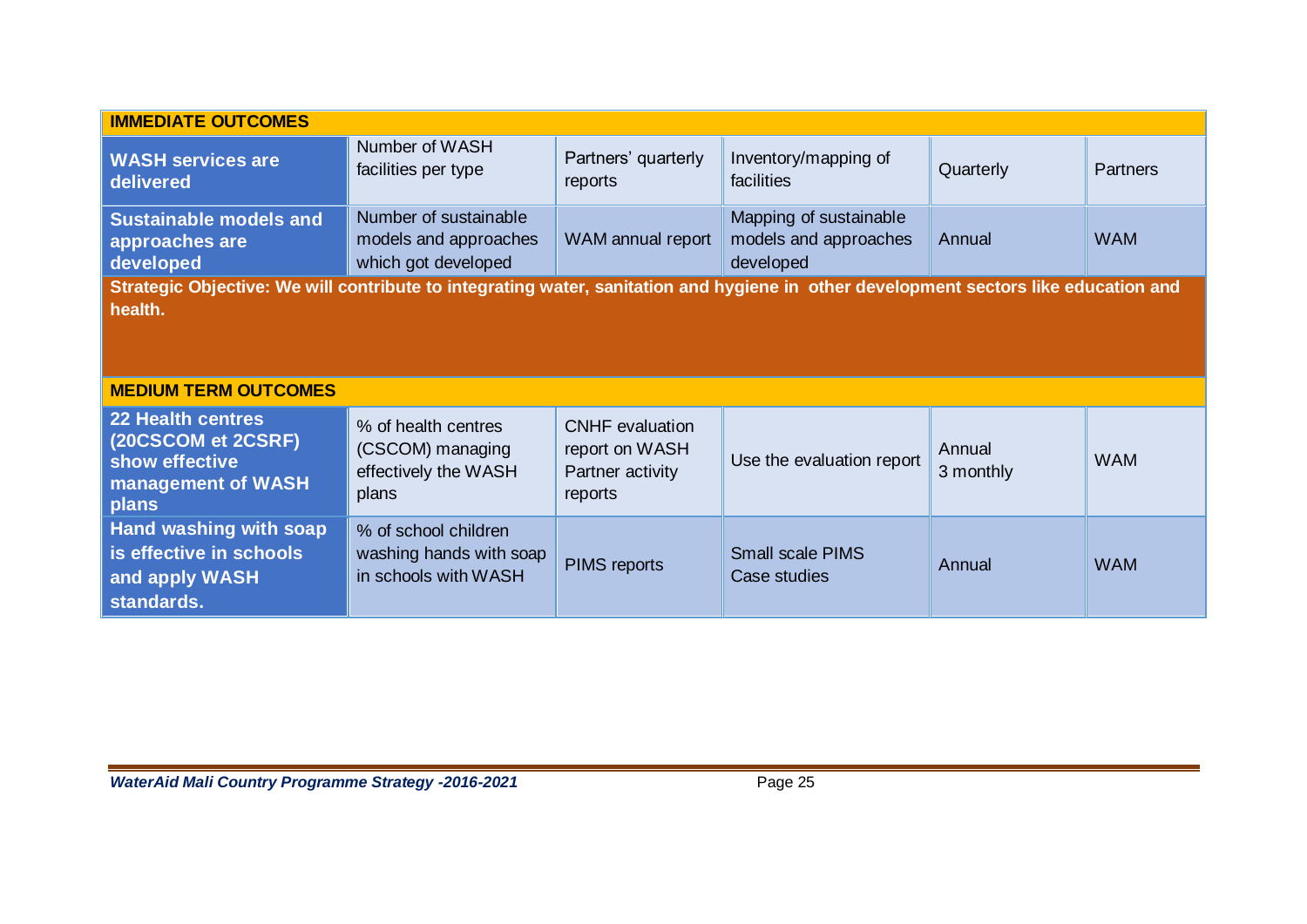| <b>Enhance capacity of local</b><br>communities and<br>authorities to made<br>decisions on WR<br>management based on a<br>review of data collected | % of communities where<br>monitoring committees<br>have taken at least one<br>decision on community<br>water resource<br>management | Evaluation report of<br>the project<br>'community<br>resilience to<br>climate change' | Use the report                              | Once - at the end<br>of project        | <b>WAM</b>  |
|----------------------------------------------------------------------------------------------------------------------------------------------------|-------------------------------------------------------------------------------------------------------------------------------------|---------------------------------------------------------------------------------------|---------------------------------------------|----------------------------------------|-------------|
| <b>Nutrition of 0 to 5 years</b><br>has improved                                                                                                   | <b>Malnutrition reduction</b><br>rate in children aged 0 à<br>$\overline{5}$                                                        | <b>CSRF</b> survey<br>report                                                          | Assessment of<br>malnutrition trend         | 2 times (midterm<br>and end of project | <b>CSRF</b> |
| <b>Women and young</b><br>people are empowered<br>through income<br>generating activities -IGA                                                     | % of women and youth<br>groups supported who<br>managed to initiate IGA                                                             | Partner quarterly<br>reports<br>Data collection<br>sheets                             | Use the report                              | Quarterly                              | Partners    |
| <b>SHORT TERM OUTCOMES</b>                                                                                                                         |                                                                                                                                     |                                                                                       |                                             |                                        |             |
| <b>WASH services are</b><br>delivered in schools and<br>health centres.                                                                            | % of schools and health<br>centres with WASH<br>standard                                                                            | Partners' quarterly<br>reports<br>Data collection<br>sheet                            | Use the report                              | Quarterly                              | Partners    |
| <b>Communities capacity</b><br>have been strengthened<br>on WRM                                                                                    | Number of communities<br>with capacities built                                                                                      | Training report<br>Partner quarterly<br>reports.                                      | Use the report                              | <b>Trimestriel</b>                     | <b>WAM</b>  |
| <b>Multiple Use water</b><br>facilities are built.                                                                                                 | Number of water points<br>constructed for multiple<br>use purposes (market<br>gardening, animals,<br>washing, dish washing)         | Partner quarterly<br>reports<br>Data collection<br>sheet                              | Use the report and data<br>collection sheet | Quarterly                              | <b>WAM</b>  |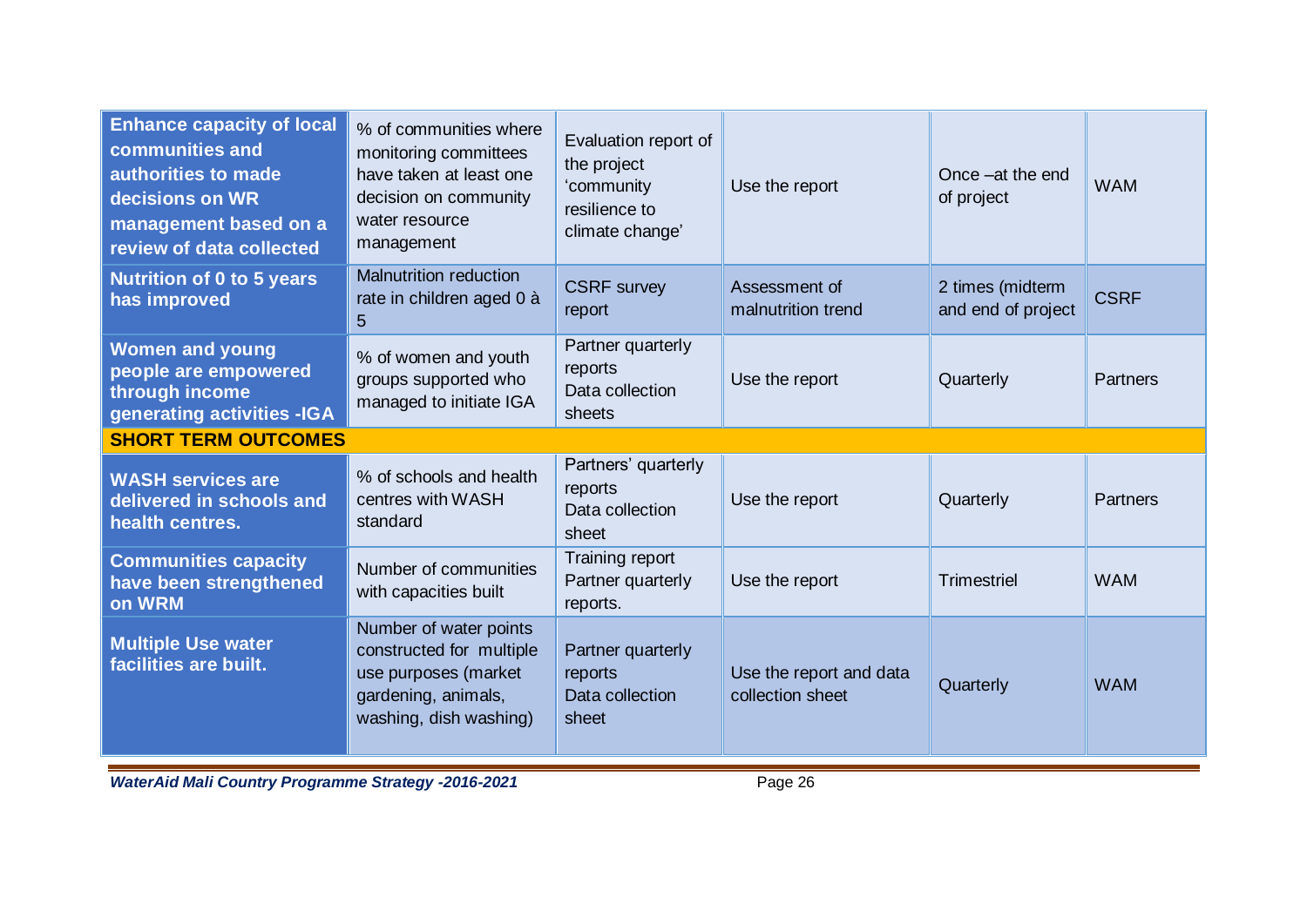| Strategic pbjective: We will contribute to the design and implementation of programmes which drive behaviour change through<br>good hygiene practices |                                                                                                   |                                                           |                                                           |                                                        |                 |
|-------------------------------------------------------------------------------------------------------------------------------------------------------|---------------------------------------------------------------------------------------------------|-----------------------------------------------------------|-----------------------------------------------------------|--------------------------------------------------------|-----------------|
| <b>MEDIUM TERM OUTCOMES</b>                                                                                                                           |                                                                                                   |                                                           |                                                           |                                                        |                 |
| Households display good<br>hygiene behaviours by 2020                                                                                                 | % households displaying<br>good hygiene practices<br>by 2020                                      | Impact evaluation<br>report                               | <b>Report review</b>                                      | 3 times baseline<br>half way and at<br>end of strategy | <b>WAM</b>      |
| <b>CLTS is scaled up</b>                                                                                                                              | % of ODF communities<br>in rural<br>Number of communities<br>triggered                            | Partner quarterly<br>reports (data<br>collection sheet)   | <b>Report Summary</b><br>Use the sheets                   | Quarterly                                              | <b>WAM</b>      |
| <b>Households have access to</b><br>improved sanitation.                                                                                              | % of households with at<br>least one latrine, a<br>washing area and a soak<br>pit for waste water | Partner activity<br>reports                               | Use the report                                            | Quarterly                                              | <b>WAM</b>      |
| Models generated from the<br>action research efforts are<br>scaled up                                                                                 | Number of action<br>research models scaled<br><b>up</b>                                           | <b>WAM</b> annual<br>report, Advocacy<br>document         | Mapping of models<br>which got scaled up                  | Once a year                                            | <b>WAM</b>      |
| <b>IMMEDIATE OUTCOMES</b>                                                                                                                             |                                                                                                   |                                                           |                                                           |                                                        |                 |
| Integrate hygiene -<br>including MHM in our work                                                                                                      | % of schools<br>implementing a hygiene<br>programme                                               | Activity report                                           | Summary of the activity<br>reports                        | Quarterly                                              | <b>WAM</b>      |
| <b>Awareness raising of</b><br>communities provided with<br><b>IEC</b> tools                                                                          | Nombre de<br>communautés<br>sensibilisés et outillés<br>en IEC/CCC                                | Partner quarterly<br>reports<br>Data collection<br>sheets | <b>Report summary</b><br>Use the data collection<br>sheet | Quarterly                                              | <b>Partners</b> |
| <b>Pilot hygiene promotion</b><br>projects are implemented.                                                                                           | Number of pilot projects<br>implemented                                                           | Pilot project sheets                                      | Number of pilot project<br>sheets.                        | Annual                                                 | <b>WAM</b>      |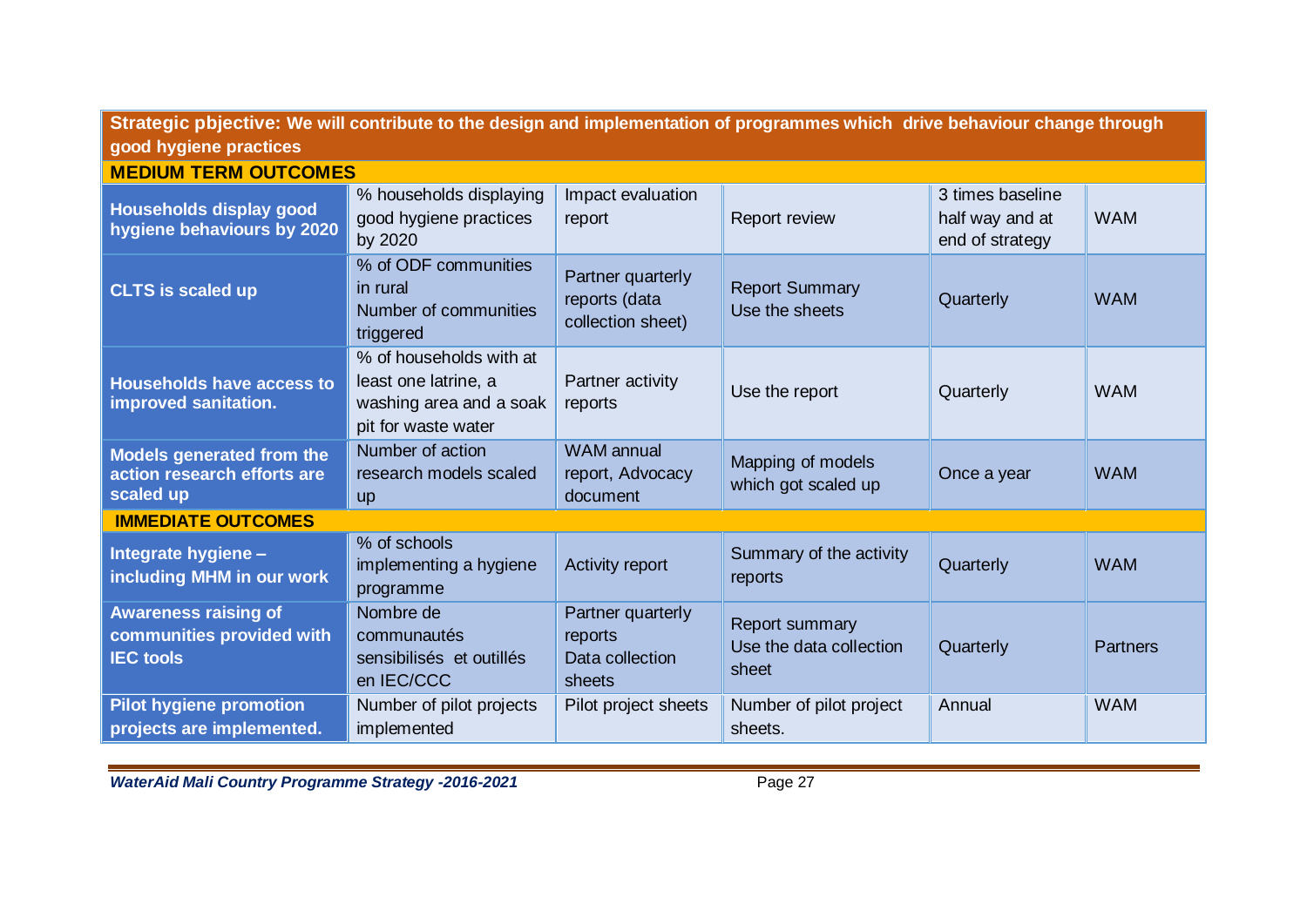## *Appendix 2 : ORGANOGRAM*

<span id="page-28-0"></span>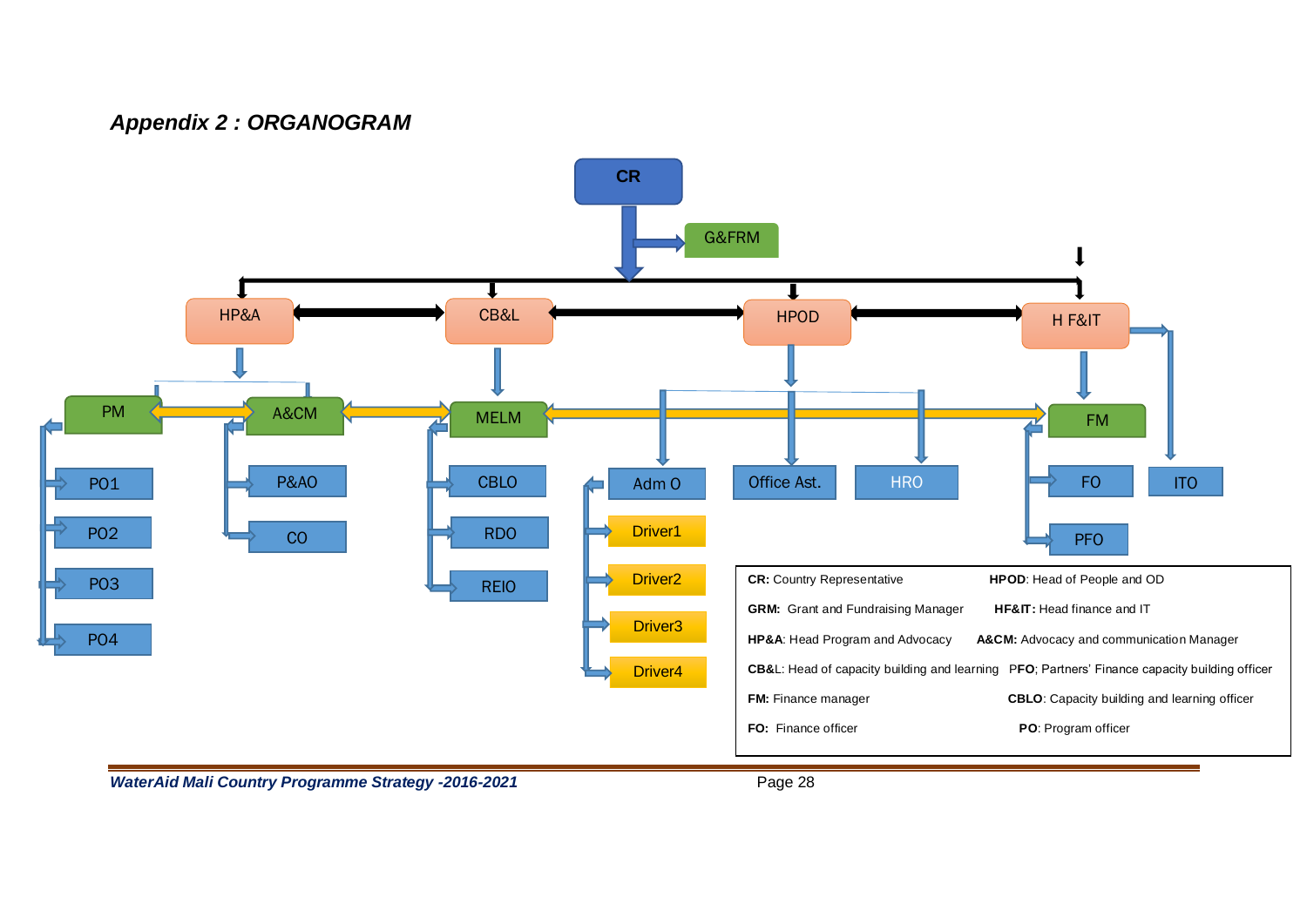## <span id="page-29-0"></span>*Appendix 3: Risk Management Plan*

## **WaterAid Mali - Risk Register**

#### **Background**

Though WaterAid started work in Mali on a project in 2000, it only became a full Country Programme in 2003. WaterAid Mali has grown since then and the potential to continue to grow still exist. The number of staff and the program budget have increased. Today and the geographical coverage has expanded. WaterAid Mali currently strategie will end in March 2015. The new strategie developped by WaterAid Mali will start from Fiscal year 2016 to 2020, The need for WAM as a growing organisation in its expansion phase to identify and manage risks associated with the organisation and what the organisation does is of primary strategic importance. Our programme is delivered through partners, we depend largely as a charity organisation on donor funds, and we need to be effective and efficient in delivering our objectives and in timely manner.

## **Objective**

The objective of WAM Risk Management plan is to increase the understanding of risks that the organisation and its resources face daily and to formalise a viable and verifiable system of managing them.

Specifically however:

• encouraging the organisation to look at all its risks, not just financial ones;

• devising appropriate mechanisms for the organisation to manage risk, including eliminating the risk, managing the effects, no-insurance, self-insurance, commercial insurance, re-insurance, captives and other pooling mechanisms;

• sharing information on risks and best practice methods of dealing with risks;

• providing comparative information on risk management for line managers;

#### **Situation analysis**

The Country Programme conducted a situation analysis with all the staff and SMT members. The emphasis was on assessing qualitative and quantitative risks using simple tools and methods. Once the analysis was conducted and the risk identified, the loop was closed with an action plan and monitoring System. For our plan to be successful, we have agreed on the use of common language and the need to secure top management support. It is important to mention here that a Risk Champion was identified in the person of the Head of Finance (SC).

The Country Programme identifed 15 **risks** and broadly classified them as inherent or acquired. While this list is not exhaustive, the management committe will periodically review and update the plan. These items were also used in benchmarking WAM Risk Profile as part of the change process using a standard Profiling tool. The second Assessment should be conducted at the end of the FY to identify progress and any key concerns.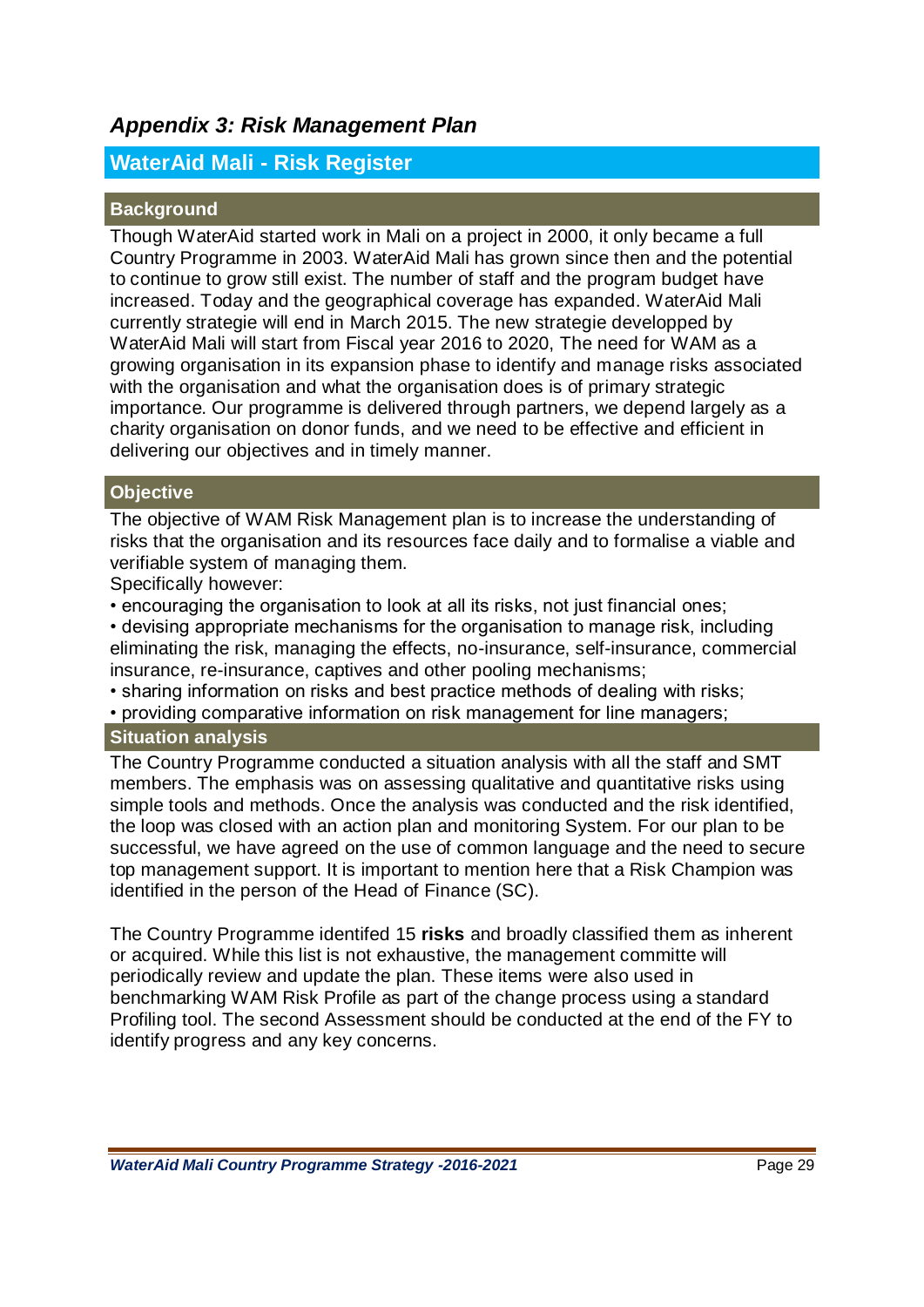## **Management** Plan Management Plan

|                                                                                     | $\overline{A}$                                                                   | В                                                                                                                                                                                           | C                                | D                                |
|-------------------------------------------------------------------------------------|----------------------------------------------------------------------------------|---------------------------------------------------------------------------------------------------------------------------------------------------------------------------------------------|----------------------------------|----------------------------------|
|                                                                                     | <b>Risk</b>                                                                      | <b>Controls in place to mitigate</b>                                                                                                                                                        | <b>Risk</b><br><b>Likelihood</b> | <b>Possible</b><br><b>Impact</b> |
| Risk of EBOLA                                                                       | Risk of EBOLA                                                                    | Partnership and Fundraising Strategy                                                                                                                                                        |                                  | Н                                |
| Changing of Financial priority<br>of the Financial and<br><b>Technical Partners</b> | Changing of Financial priority of the Financial and<br><b>Technical Partners</b> | Security policy on the building sites                                                                                                                                                       |                                  | Н                                |
| Insecurity on the building<br>site                                                  | Insecurity on the building site                                                  | Advocacy strategy                                                                                                                                                                           | М                                | M                                |
| Terrorist attack                                                                    | Terrorist attack                                                                 | Staff displacements limited; Strengthening<br>the security system; Strengthening of the<br>communication<br>Partnership Fongim; template for<br>displacements in the conflict areas by INSO | м                                | Н                                |
| Insufficient donor contracts<br>for long term                                       | Insufficient donor contracts for long term                                       | Directory of local donors, Fundraising<br>Strategy, Focal point                                                                                                                             | М                                | M                                |
| Vehicle accident                                                                    | Vehicle accident                                                                 | Transport policy, insurance.                                                                                                                                                                |                                  | M                                |
| IT trouble: Computer crashing<br>and virus                                          | IT trouble: Computer crashing and virus                                          | Backup, maintenance contract. Anti-virus<br>Kaspersky, IT person                                                                                                                            |                                  | M                                |
| Robbery                                                                             | Robbery                                                                          | Contract with security company; safe,<br>visitor nametag.                                                                                                                                   |                                  | M                                |
| Political instability                                                               | Political instability                                                            | Develop the staff retention policies                                                                                                                                                        | М                                | H                                |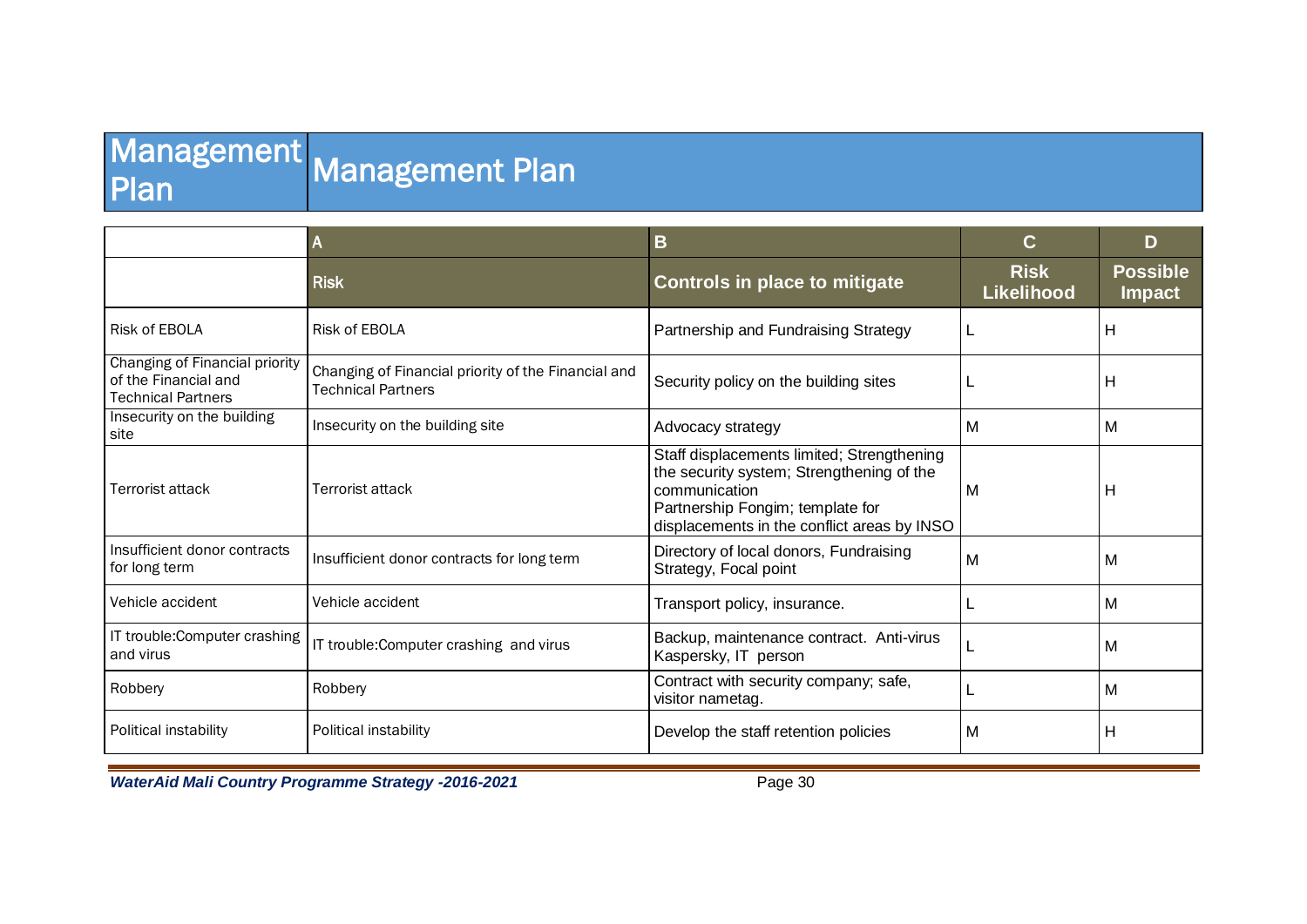| Legal attempt by a leaving<br>staff / partner                                                                                                                                                                                                                                                                                                                                                                                                                                                                              | Legal attempt by a leaving staff / partner                                                                                                                                                                                                                                                                                                                                                                                                                                                         | Legal advisor                                                                                                                                                |   | M |
|----------------------------------------------------------------------------------------------------------------------------------------------------------------------------------------------------------------------------------------------------------------------------------------------------------------------------------------------------------------------------------------------------------------------------------------------------------------------------------------------------------------------------|----------------------------------------------------------------------------------------------------------------------------------------------------------------------------------------------------------------------------------------------------------------------------------------------------------------------------------------------------------------------------------------------------------------------------------------------------------------------------------------------------|--------------------------------------------------------------------------------------------------------------------------------------------------------------|---|---|
| Donor Reporting: Under or<br>over reporting of expenditure<br>to donors; exchange<br>gains/losses on contracts<br>not identified/managed;<br>reputational risk with donors.                                                                                                                                                                                                                                                                                                                                                | Donor Reporting: Under or over reporting of<br>expenditure to donors; exchange gains/losses on<br>contracts not identified/managed; reputational<br>risk with donors.                                                                                                                                                                                                                                                                                                                              | Directory of local donors, Fundraising<br>Strategy                                                                                                           |   | H |
| CR expenses, loans and<br>advances: Expenses for<br>senior staff are not subject<br>to robust review and control                                                                                                                                                                                                                                                                                                                                                                                                           | CR expenses, loans and advances: Expenses for<br>senior staff are not subject to robust review and<br>control                                                                                                                                                                                                                                                                                                                                                                                      | Partners Unit will build the capacity of the<br>patners                                                                                                      |   | M |
| inflation and hight cost of<br>living                                                                                                                                                                                                                                                                                                                                                                                                                                                                                      | inflation and hight cost of living                                                                                                                                                                                                                                                                                                                                                                                                                                                                 | Good assessment of Risk before develop a<br>project                                                                                                          | M | H |
| CP partner monitoring and<br>capacity plans: Partners are<br>not monitored on a risk<br>based approach or<br>monitoring is weak or not<br>completed on a timely basis.<br>Risk of misappropriation of<br>donor funds due to weak<br>financial controls or lack of<br>understanding of donor<br>requirements. Risk of<br>insufficient resources being<br>committed to partners to<br>build capacity and mitigate<br>key financial risks in the<br>future. Partner control<br>issues are not addressed on<br>a timely basis. | CP partner monitoring and capacity plans: Partners<br>are not monitored on a risk based approach or<br>monitoring is weak or not completed on a timely<br>basis. Risk of misappropriation of donor funds<br>due to weak financial controls or lack of<br>understanding of donor requirements. Risk of<br>insufficient resources being committed to partners<br>to build capacity and mitigate key financial risks in<br>the future. Partner control issues are not<br>addressed on a timely basis. | <b>PFSO</b><br>Capacity building department<br>Partner visits<br>Check-list<br>Partner Financial Report (monthly)<br><b>External Audit</b><br>SMT monitoring | М | H |